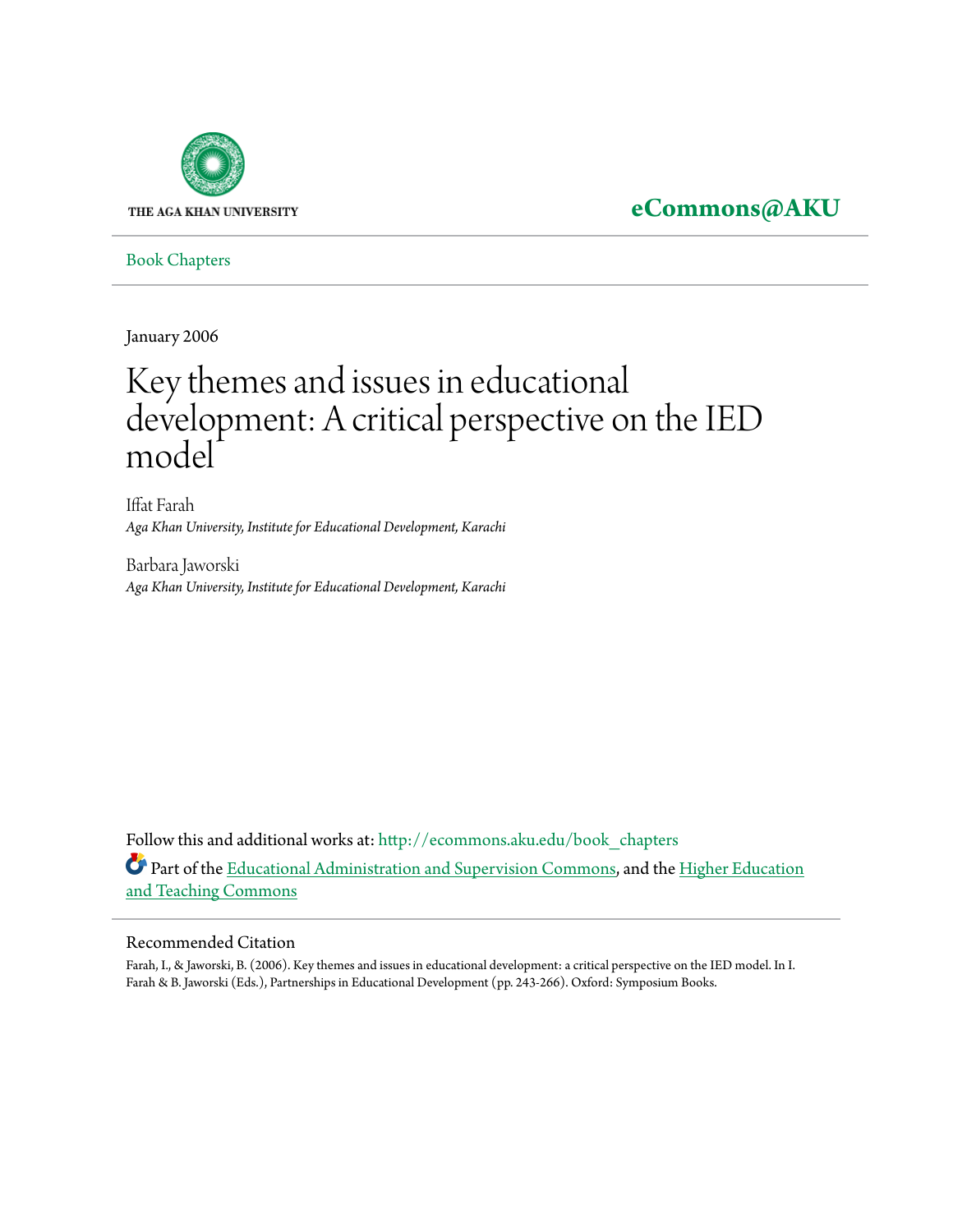CHAPTER 16

# **Key Themes and Issues in Educational Development: a critical perspective on the IED model**

# **IFFAT FARAH & BARBARA JAWORSKI**

# **Introduction**

The chapters of this book have traced a story of educational development involving changes in professional practice, and in schools and systems, through the work of one institution, The Institute for Educational Development at the Aga Khan University (AKU-IED) in Karachi, Pakistan. Chapters so far have dealt with a variety of focuses and locations of IED work, and together highlight the considerable complexity of what has been involved. In this final chapter we emphasize what we consider to be key elements in this complexity.

In the first section of this chapter, we remind readers, briefly, of 10 years of history in IED development, introducing key terminology relating to people, processes and practices in the IED model and its operation, ending with a framework within which we can address issues. We follow this with what we believe to be two key areas of issues central to development in and beyond the IED: partnerships in educational development, and theory and practice in learning and teaching. Finally, we address impact in IED and its related systems, and raise questions for future development and research.

# **Ten Years of Development at and through the IED**

The IED is both a Professional Development Centre (PDC) and an Institute in a University (the AKU). It has duties therefore related both to developments in learning and teaching, students and teachers, schools and systems, and to academic achievement within a university setting. It was built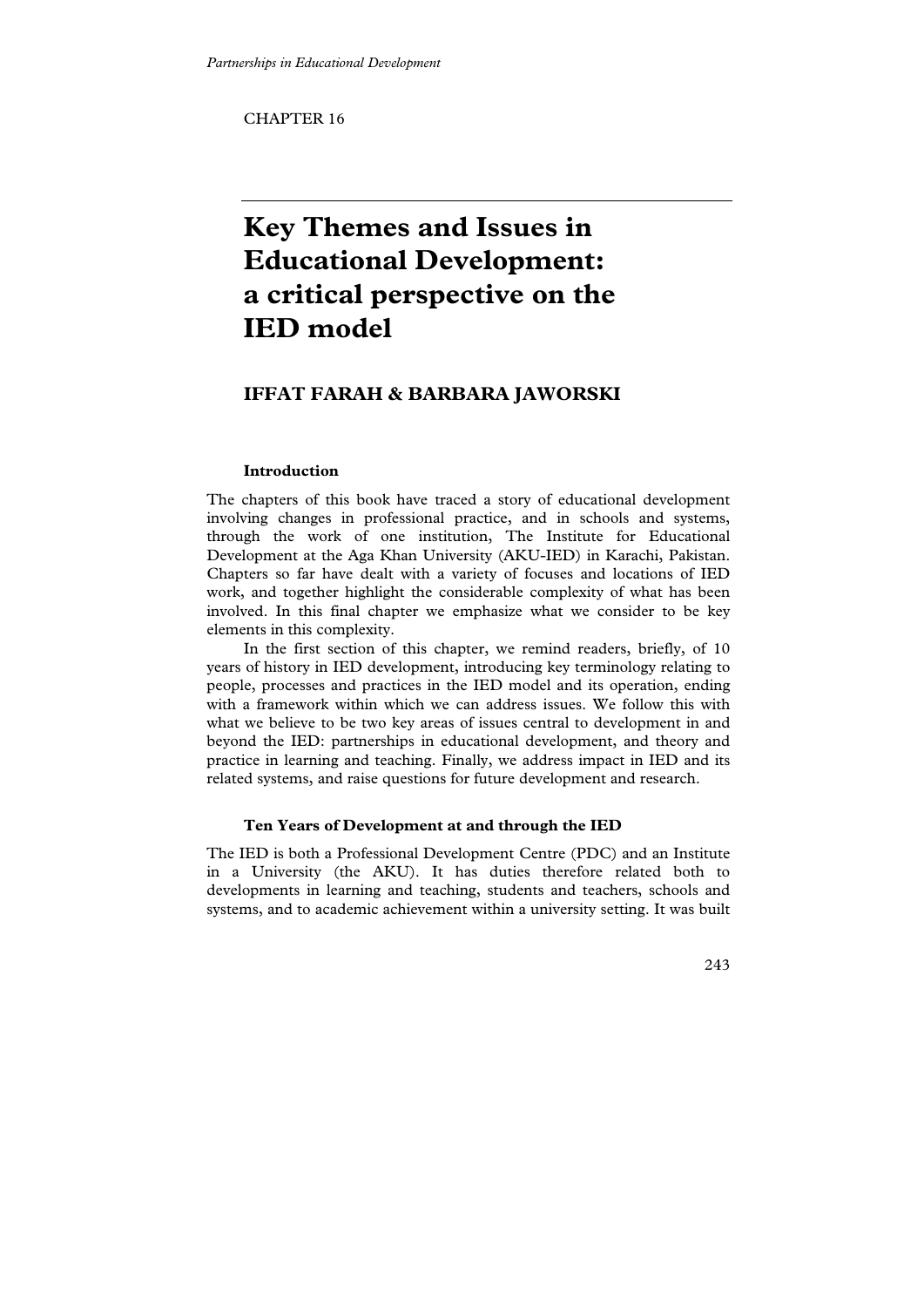alongside a complex of schools in order to emphasize its role as a PDC, although it was also expected that high academic standards would be achieved consistent with a university of international standing. It is important therefore to consider two areas of development within the IED model; those related to development of schools and school systems associated with IED (many regarded as 'collaborating' schools); and development of programmes related to furthering knowledge of learning and teaching. The IED 'model' is first and foremost about the former, but in attending to the latter, the IED found itself drawn towards academic structures and away from the professional areas that are at the roots of development. Here we see a tension that manifests itself in a range of issues on which this chapter will focus. At the time of writing, two further PDCs are in operation, one in Northern Pakistan and one in East Africa, and a new IED is planned in East Africa. Experience and research will show how the tension between the academic and the professional plays out in this expanded and expanding institution.

Work at IED builds on models of school/university partnership developing from experience in other parts of the world. The basic model (we refer to it as The IED Model) involves the idea of the Professional Development Teacher (PDT) acting within both school and university to enable the development of other teachers and promote more effective teaching in the school context. PDT education is through a two-year Master's Degree Programme (M.Ed.) delivered at IED and grounded in practice through local partnership schools. Chapters 3 and 4 have discussed the principal features of this programme and issues that it raises for the IED and its partners. The M.Ed. programme insisted on a high level of academic achievement, but this was not necessarily consistent with achieving a high level of practical awareness in relating theoretical learning to issues in the field. The programme had to grapple with tensions between theory and practice.

Any partnership school has one or more PDTs. These are teachers of the school, educated in the M.Ed. programme, who have returned to the school to take up new roles. For example, they might be expected to develop their own teaching as exemplars or models *for* other teaching and teachers, and to work *with* other teachers to enable them to develop their teaching practices. These returning graduates are also expected to conduct courses at IED for teachers from their own and other schools. It is expected that course participants will develop an understanding of subject and pedagogy to support their development in school. Although the M.Ed. programme provided the academic background for this work, exemplified in school practice, it became clear that PDTs needed to develop practical expertise related to such new roles. Various chapters have elaborated these needs along with ways in which involvements in other programmes (for example, teaching in the Visiting Teacher Programme - see Chapter 5), or participation in the WSIP (Chapter 12) have gone some way to providing further education for PDTs.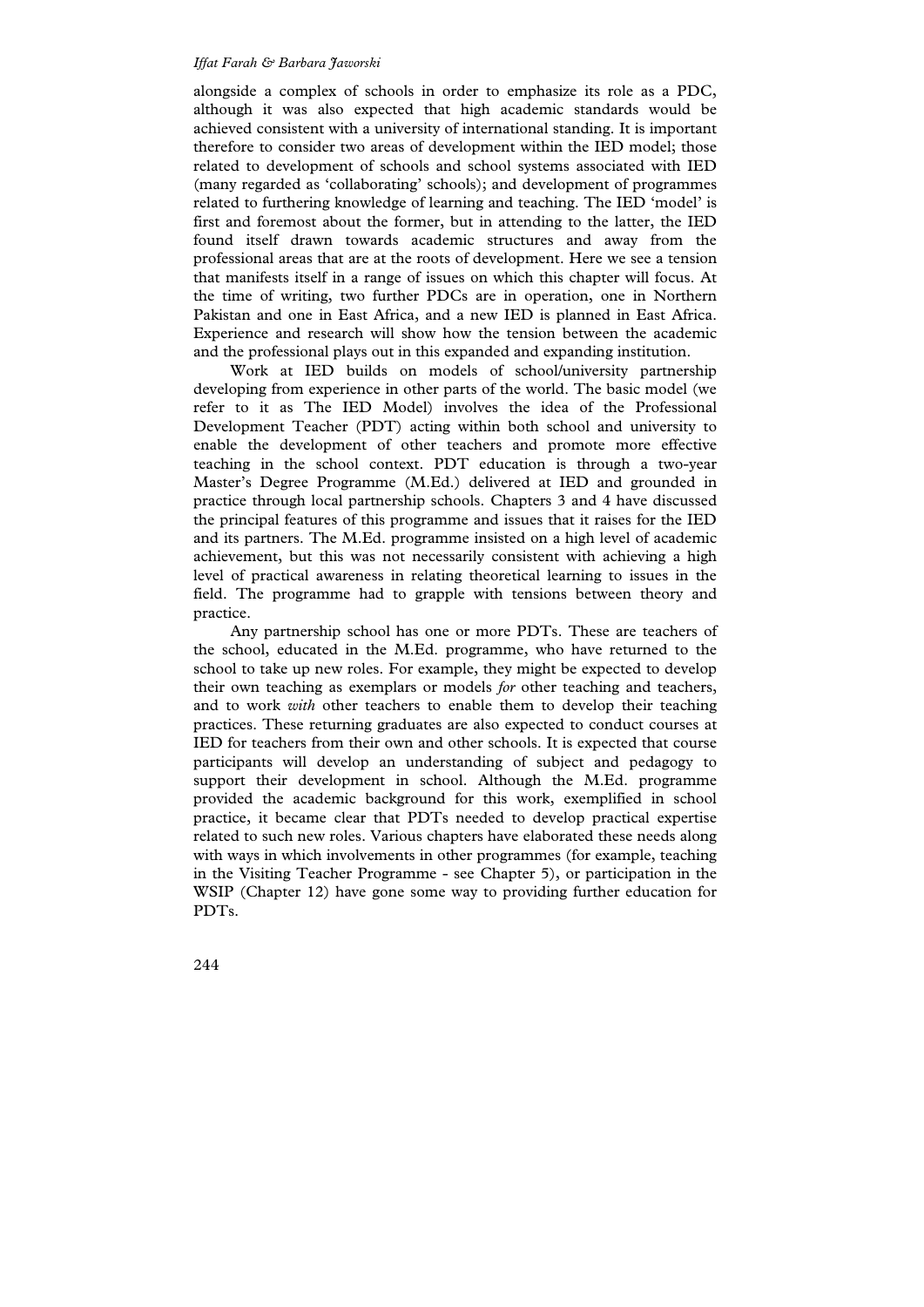In the model, development of other teachers in partnership schools arises through joint work between teachers and PDTs. Some of these teachers attend Certificate in Education (formerly Visiting Teacher) programmes taught mainly by PDTs at IED, and more recently at Professional Development Centres in the field. Programmes vary from an eight-week, university-based model, located at the IED (Chapter 5), to more recently developed field-based models which combine theory-based sessions (seminars and workshops) with ongoing teaching in teachers' own classrooms. These later models originated in the field (for example in Nairobi, East Africa; see Chapter 7) and one version has been introduced at the time of writing at the IED itself. Certificate programmes are taught or supported directly by PDTs, and indirectly by IED faculty who provide support to the PDTs. Thus we see teacher learning taking place alongside PDT learning, and the two are inextricably related (as Chapter 5 shows).

For teachers who have achieved their Certificate in Education and wish to undertake further study, IED offers an Advanced Diploma Programme, a one-year field-based study in one of five subject areas (English, mathematics, science, social studies or primary education). In the Advanced Diploma, teachers continue to teach in their schools, and are supported by PDTs and IED faculty to engage in special school-based activities and to attend short intensive periods at the IED. They produce a portfolio of work throughout the year and report on a small-scale inquiry into aspects of their own teaching and students' learning.

The IED model of school-university partnership can thus be seen to have developed from university origins, through M.Ed., Certificate and Diploma programmes to school classrooms in which teachers and PDTs learn side by side. The success of the IED model in terms of teaching development depends crucially on relationships between teachers, PDTs, and IED faculty and the support they receive from schools. Very early in these programmes, experience and research showed that the cultures of school, educational system and wider society influenced crucially what was possible outside the university seminar or workshop. The PDTs, fresh from their M.Ed. programme, returned to their schools eager to activate their M.Ed. learning. However, despite the power of new knowledge and theoretical motivation, most of them had little power within these educational systems. Other teachers, returning from the Certificate Programme, had even less power. The new knowledge also acted as a barrier to development when those in managerial positions within schools, lacking understanding of PDTs' roles and perceiving PDTs as a threat to their authority, resisted PDTs' attempts to fulfil their new roles in the school context. Even those principals who supported IED's work, and were genuinely motivated to improve teaching, were often at a loss to know how best to use their returning PDTs. IED's early recognition of these problems led from short, ad hoc meetings, seminars or workshops to the fully fledged Advanced Diploma course for principals and head teachers that is now in operation. As Chapter 9 indicates,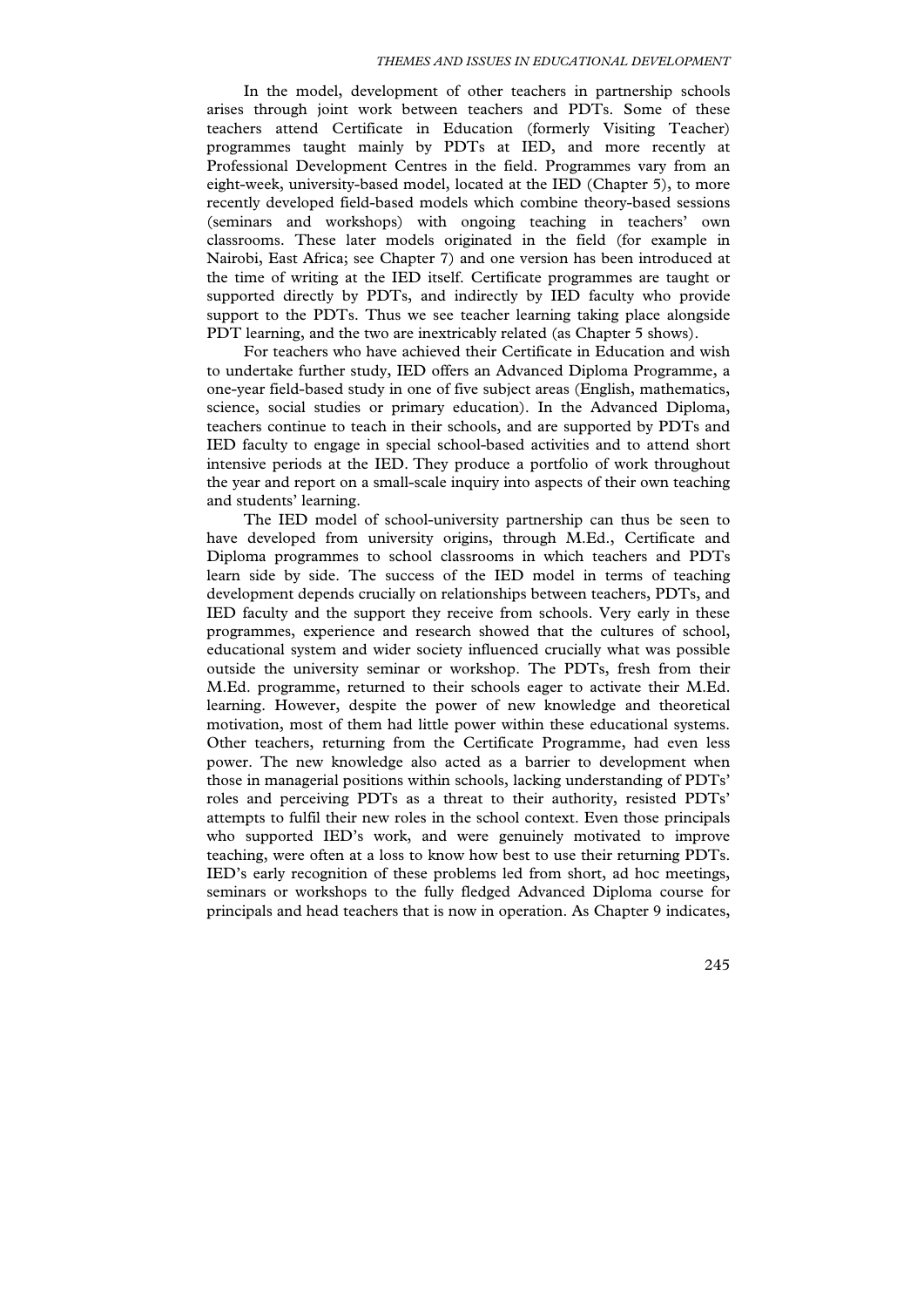the IED model has developed to include school leaders who need to understand the educational principles of the model and ways in which teachers, with their support, can enable the model's success. However, again, and unsurprisingly, there are many issues influencing the outcomes of teacher–principal relationships. Principals have both power and responsibilities that affect what teachers are able to achieve, and often the factors influencing the exercise of power are at odds with the principles of the model. Chapter 9 shows that such issues are central to head teacher development and hence to school development.

Further in the developmental story, we find that larger education systems often constrain the schools in taking initiatives for change. We refer here to curriculum and examination systems, expectations of stakeholders (for example, head teachers, parents, politicians, and so forth); to societal values related to education, and to cultural norms related to social practices. We see that attempts to bring changes related to students, teachers, and classroom processes are ineffective unless they pay attention to the wider sociocultural setting in which classrooms are located and to the people with power who could legitimately change (see, for example, Mohammad, 2002). The IED model, most recently, has reached out to some of the people with such power, including education officers and administrators at local, provincial and national level, often, encouragingly, at their request. Meetings and workshops led by IED faculty have introduced new ideas and principles for management and leadership practice and followed this up with support to develop and enact new leadership roles in the field. These levels of application of the model, as yet, have fledgling status, so it is hard to address whether they are proving effective. However, one encouraging factor is that regional government agencies in Pakistan are seeking IED assistance to support development in their regions based on what they see already in operation.

From its beginnings, IED had worked closely with faculty members from two partner universities (PUs), Oxford and Toronto. Resulting from recommendations of the first task force (see Chapter 1), partner universities were chosen to exemplify aspects of the model on which IED was based and were intended to support IED in its growth. Partner university faculty joined faculty at IED in planning and delivering programmes and conceptualizing development. Although much that is positive has resulted from the collaboration (this book is one example), there have also been many issues to address in this partnership, some of them discussed in Chapter 2.

The IED model has developed layers of learning and human relationships that include teachers, principals and educational managers. The school can be seen as a central unit and the PDT as a central actor working for teaching development supported by principals and managers. Of course none of this school development can take place without development at the IED itself and learning by the partner university faculty who collaborated with IED. IED faculty members have had to learn the practicalities of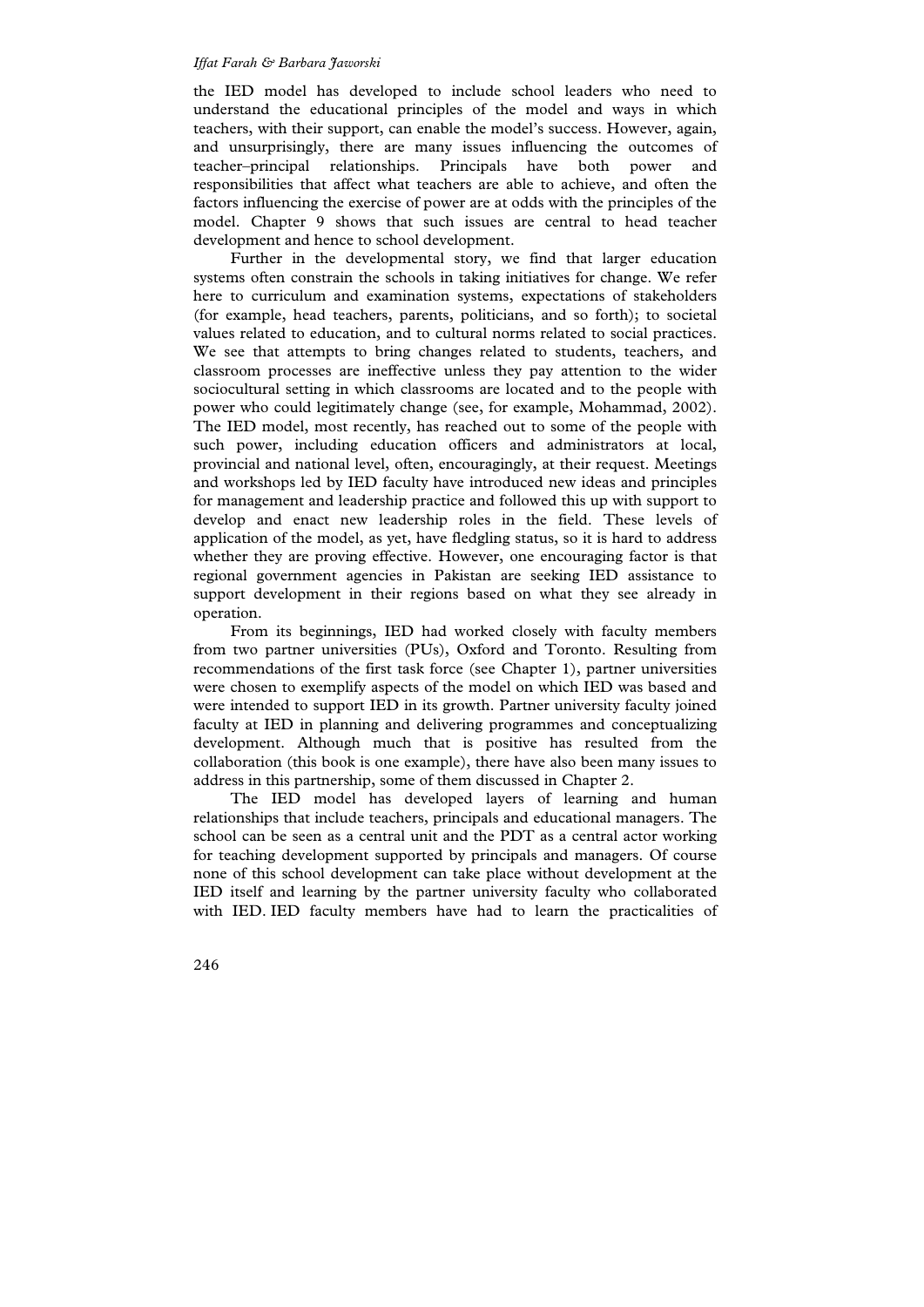implementing the IED model, through experience, personal reflection and research into the developmental issues these programmes have revealed. Many have needed further education in the theoretical principles which underpin the model and in international research that explains or elaborates questions relating to experiences at the IED. Partner university colleagues had to develop knowledge and awareness of sociocultural factors in order to perceive how theoretical ideas and principles to which they were committed could be used in the educational settings in which the IED operates. Doctoral programmes at partner universities have provided opportunities for IED faculty to conduct research into the IED's developing systems alongside their own academic enhancement. Through supervision of such research, as well as their own involvements in the field, PU faculty have themselves grown in understanding of developmental issues. Increasingly, stronger and closer relationships between members of all these groups have come to be seen as central to the development of educational knowledge and practice.

In reviewing the IED story, we see four main stages of IED development over the years, Conceptualization, Implementation, Outcomes and Evolution, as follows:

- *Conceptualization*: From its first task force onwards, IED has engaged at a conceptual level with ideas and issues about its aims to achieve and how they should be translated into practice. That practice is not only within the IED itself but also in activity in schools and classrooms and the wider educational context. There have been two further task forces in IED's 11-year history, each of which has reviewed achievements and suggested directions for further development.
- *Implementation*: Implementation has gone hand in hand with conceptualization in a complex reflexivity in which reflection, a key theoretical element in IED operation at all levels had led to review of concepts and deepening of understandings about the educative processes in which IED is engaged. Thus programmes have been designed, tested in the field, redesigned, and so on. Evaluation has been incorporated in all programmes, leading to clearer knowledge about processes and practices which inform future progress and suggesting ways of addressing or circumventing problems.
- *Outcomes*: Outcomes can be seen most obviously in terms of people whose professional lives have changed in profound ways as a result of new knowledge, know-how, and ways of thinking. Less tangible is the IED *identity* and characteristic modes of educational engagement that have emerged from conceptualization and implementation. Since this book has focused, necessarily, on conceptualization and implementation in the early phase of IED's evolution, we do not attempt to discuss impact in any great detail. However, we believe that a critical review of outcome and impact must be the topic of future work.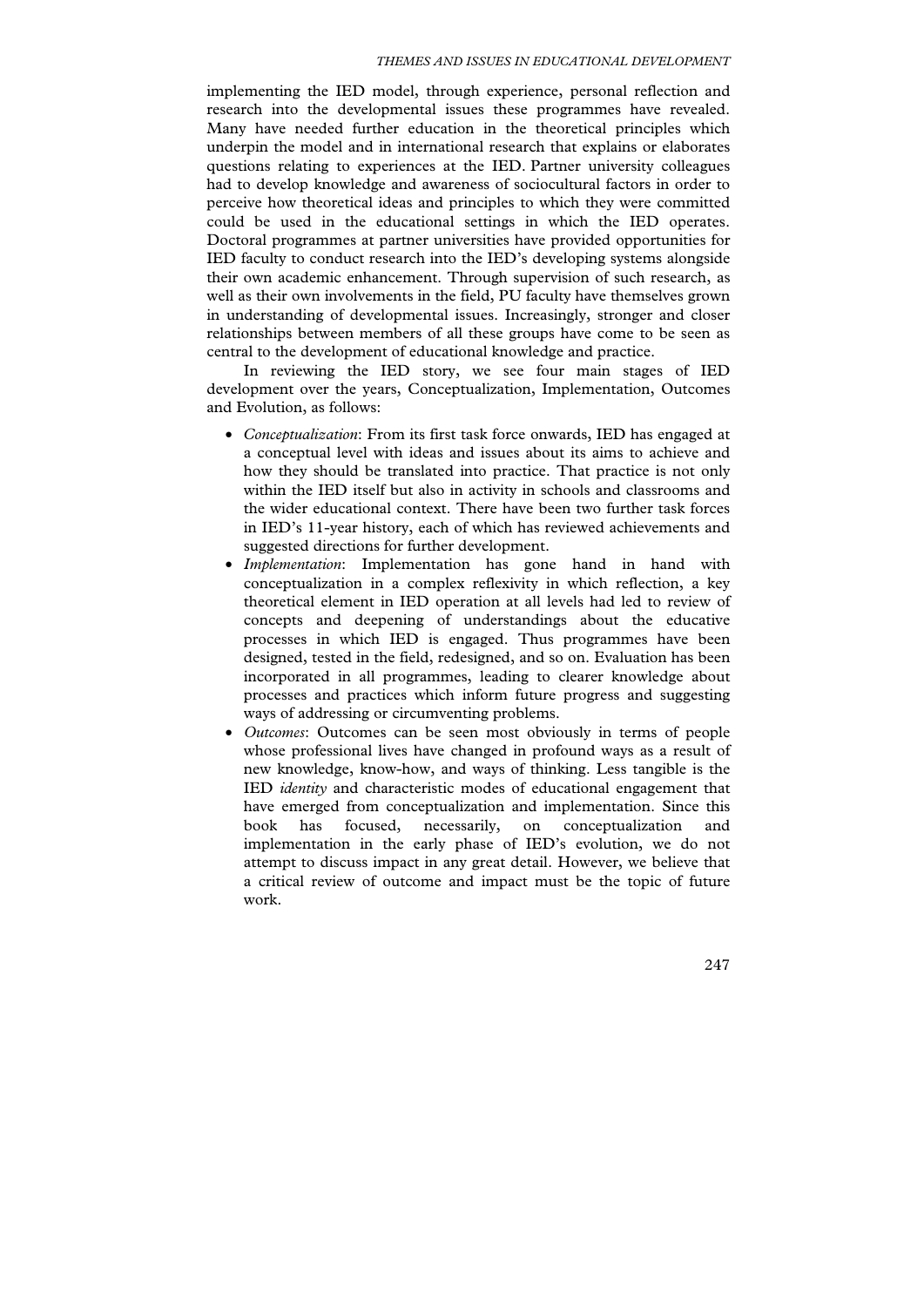• *Evolution*: Reflexive cycles between conceptualization and implementation over time form an evolutionary pattern in the IED's progress. By this, we mean that as all the people concerned in IED practices and their development address issues and deal with challenges resulting from implementation of initial concepts, then change gradually takes place. The first task force focused on school improvement, through the development of a critical mass of teachers, and school-based teacher development. The broad approach included notions of clinical teachers acting as mentors; reflective practice in learning, teaching and development; and university–school partnerships for promoting development of teachers and teaching. The implementation of these notions challenged IED to realize and resolve tensions between university and school, between school-based and school-focused models; between development of critical mass and development of the whole school, between individual capacity and system capacity or lack of it, and between teaching of subject content and teaching pedagogy. An evolutionary process involving implementation, review, reflection, and response to emerging needs and challenges was set forth and resulted in more stable relationships between theory and practice. We focus below on some of the key issues and challenges in this evolutionary process: one purpose of this chapter is to try to make sense of these issues and look critically at ways in which the IED and its partners are addressing them. We do this with reference to some of the associated theory, research and experience that inform the debate, and end with some reflection on issues fundamental to future progress.

# **University–School Partnerships and Teacher Development**

The first task force recommended that

AKU [the Aga Khan University] should found an Institute for Educational Development (the IED) dedicated to the improvement of teaching and teacher training and to the development of educational research focused upon those tasks and upon the needs of Pakistan ... [The Institute] should articulate its work in and through real setting in real schools (hence the insistence upon the concept of the professional Development School or Centre, drawing explicitly upon the metaphors of medical education and the teaching hospital. (AKU-IED, 1991, p. **7**)

This recommendation was inspired by new approaches and initiatives in initial and in-service teacher development in the USA and the United Kingdom where disappointments with the outcomes of educational reform efforts, dissatisfaction with initial teacher education, and new understanding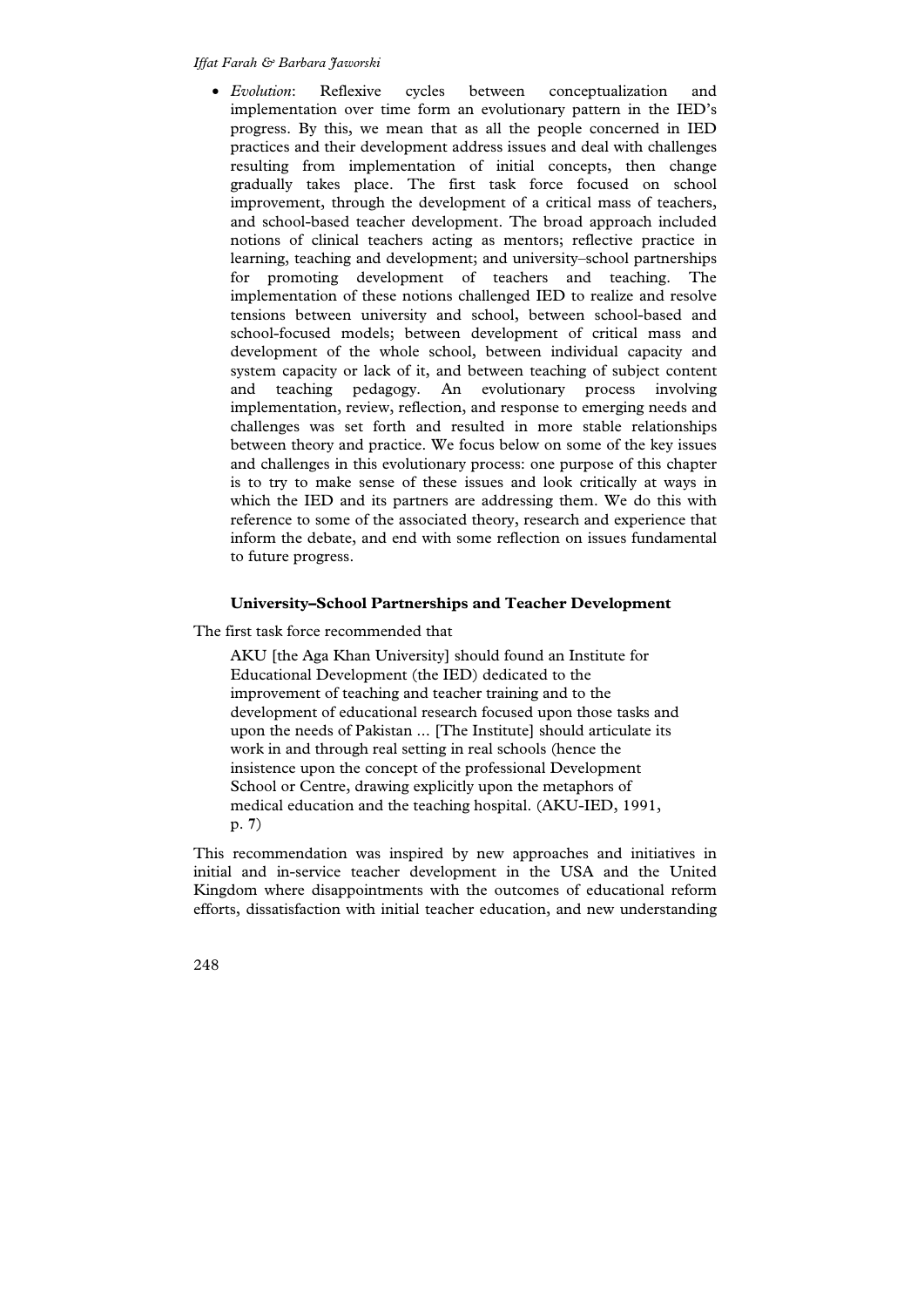and research knowledge about teacher expertise led various individuals and groups to advocate a closer link between teacher education and schools.

Partnerships between schools and universities (where teacher education had traditionally been located) were proposed to enable renewal of school capacity and redesign of initial teacher education (Holmes Group, 1986; Goodlad & Sirotnik, 1988; Goodlad, 1990). Such partnerships were established in the USA in and through the idea of Professional Development Schools (PDS) which were to provide clinical preparation and practice (much like the role of hospitals in medical education) to student teachers under the supervision and mentoring of clinical teachers (designated as such because of their teaching experience and expertise). Participation in PDS activities would provide the opportunity for clinical teachers to develop as teacher educators skilled in sharing expertise and guiding student teachers' understanding of effective teaching. Clinical teachers would collaborate with university based teacher educators to develop and teach university courses. An important goal for such collaboration was to professionalize teaching through the creation and application of new knowledge in the classroom (Holmes Group, 1986).

Similar ideas were tried out in in-service education through such initiatives as the Schenley High School Teachers Centre established in the Pittsburgh school district. This centre was located within a comprehensive high school and was staffed by outstanding and professionally committed teachers who served as Clinical Resident Teachers (CRT) and who both taught in the Schenley School and participated in Teacher Centre activities. These included the conduct of eight-week- long programmes for teachers from across the school district. These visiting teachers were replaced in their classrooms by replacement staff from the Teacher Centre. Describing the Schenley programme and its impact, Bickel and colleagues state that

The CRT experience underscores the value of involving teachers in reform efforts, particularly when influencing the performance of teachers is the major goal. This experience demonstrates the levels of professional skill and commitment that can be tapped within the teaching force, without having to lose the power of good teaching in the process. (Bickel et al, 1987, p. 13)

At about the same time as these initiatives were taking place in the USA, school–university partnerships in initial teacher education were also starting to develop in the United Kingdom. One example was the Oxford Internship Scheme, based at the University of Oxford, Department of Educational Studies (OUDES). The term 'internship' was borrowed from medical education in which trainee doctors undertake hospital internships to gain relevant professional experience. At Oxford, the interns were participants in a one- year professional course for secondary schoolteachers. From the first days of their course interns were associated with a school in which they spent initially two days per week, increasing to five days for a substantial part of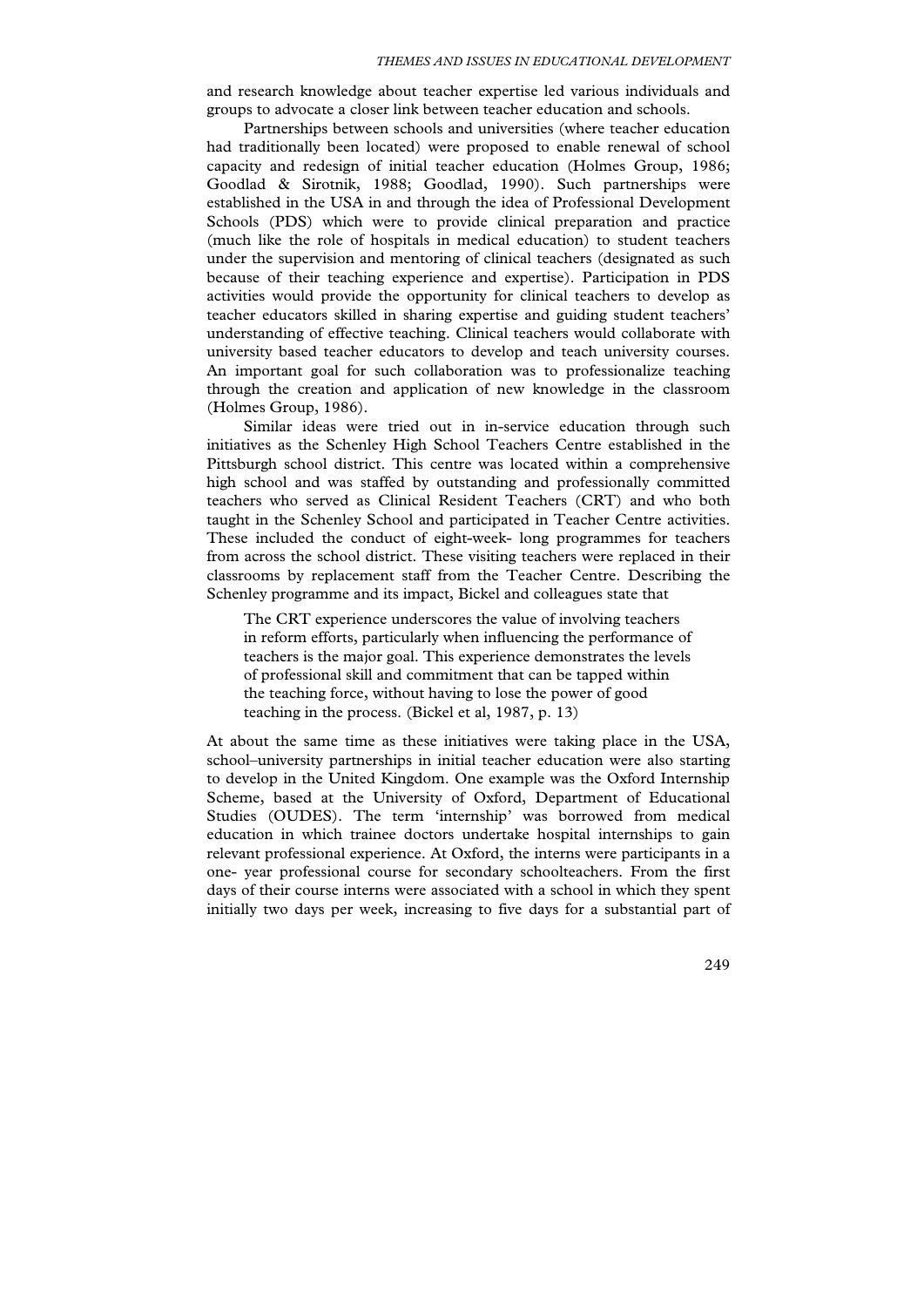their year. Here they supported the work of experienced teachers and taught pupils, first in small groups and then building up towards teaching whole classes. Thus a large part of their course was school-based. Teachers in the school, designated as 'mentors' worked daily with the interns. They were visited periodically by tutors from the university to enable a three- way evaluation (intern, mentor and tutor) of the intern's progress. Seminars took place both in school and in university led by mentors or tutors as appropriate. Internship was organized as a partnership between the university and the schools. A partnership committee steered the programme. Groups of tutors and mentors met periodically to design, review and evaluate the course. Through such meetings, teachers were drawn into the educative community and learned processes and skills of mentoring (Hagger & McIntyre, 2002).

# **Teacher Expertise, Teacher Learning and Teacher Education**

The idea that schools and experienced teachers should play a significant role in teacher education has been supported by research on the nature of teacher expertise and the process of teacher learning. Research on teachers' classroom thinking has suggested that teachers' classroom actions are based on personal judgements made in particular circumstances (for example, Calderhead, 1987). Studies of 'expert teachers' showed that teacher expertise is shaped by conditions of classrooms and schools. In reviewing the research on teacher expertise, Hagger & McIntyre conclude,

Teaching expertise ... is so complex, so individual and so much concerned with making decisions about what to do in specific situations that it can only be adequately understood in terms of particular teachers acting in particular circumstances. (2002, p. 487).

Other research has shown that teachers learn about teaching from personal experiences with parents and teachers, on the job from their own practice, and from the practice of their colleagues in school. Thus the content and context of teachers' experiences and the presence of professional support and a collegial culture in school are critical factors in learning to teach (Feiman-Nemser, 1983).

These research findings support the view that both pre-service and inservice programmes need to incorporate the realities of the school, include time for classroom practice and school experience, provide professional support to learn from practice, and the opportunity to learn from expert teachers who can guide the development of individual teacher learners in a mentoring process.

Studies investigating the impact of Professional Development School programmes showed that the trainee teachers were satisfied with their learning with the clinical teachers, were perceived by others to be better prepared, and were more effective with students (Bickel et al, 1987; Goodlad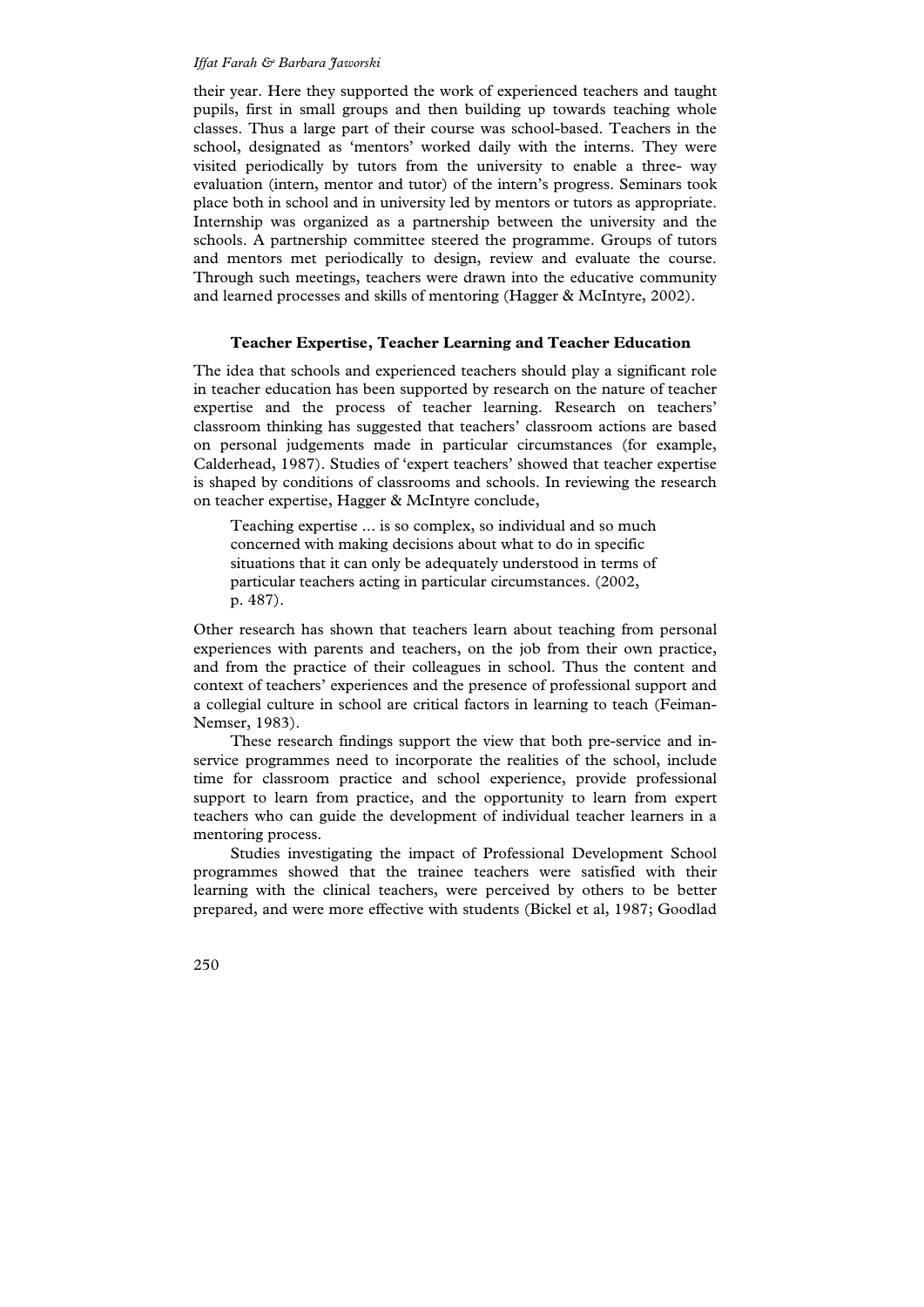& Sirotnik, 1988; Darling-Hammond, 2000; Teitel, 2001). These studies also identify several challenges to university–school partnerships for teacher education. These include a strong cultural and structural difference between the two institutions, difficulties in establishing and maintaining collaboration, and the low value placed on teacher education in both universities and schools. They suggest that organizational changes at both the university and the school were essential to sustain teachers' learning and to enable the use of the new knowledge in practice.

#### **Implementation and Outcomes**

The initial vision of the IED was inspired by the experiences and research findings described above. Thus IED was deliberately built within the campus of the Sultan Mohammed Shah Aga Khan Schools complex (including primary, secondary and higher secondary schools), and these were expected to be the laboratory schools, much like the Professional Development Schools in the USA. They would provide the real context to develop, test, refine and exemplify effective teaching practices through collaborative research and to provide a clinical setting for the professional development of in-service teachers who would be visiting the IED. The campus was to serve as both an academic centre, part of the AKU, and a Professional Development Centre (PDC).[1]

However, unlike the PDS in the USA and internship partnerships in the United Kingdom, the IED could not assume ready availability in Pakistan of teachers who could model the exemplary practices and new approaches to teaching, which the IED wished to introduce in schools. Such teachers had to be educated through an extensive programme, starting with M.Ed. studies as described above. Teachers were selected for this programme from the schools which accepted a partnership role with the IED. The programme was conducted mainly at the university and by university faculty, although with opportunities for classroom and school experience. Courses in the programme were both academically and professionally oriented with a focus on theory and research as well as on school-based practice and reflection.

During school-based experiences, however, the M.Ed. course participants and faculty from the university were perceived (by themselves and others) as people with knowledge rather than people who were there to learn from the school or from the teachers in whose classes they practised. Even when school staff (the graduates of the M.Ed. programme) taught university courses, such as the Visiting Teacher Programme (VTP), it was knowledge and expertise acquired at the university rather than their experience acquired at the school which qualified them to do so. Moreover, they worked under the supervision of the university faculty rather than 'with' the university faculty. These perceptions and practices raised issues of power, status and ownership and, shaped the nature of collaboration between IED and schools during this initial period. The university was the more powerful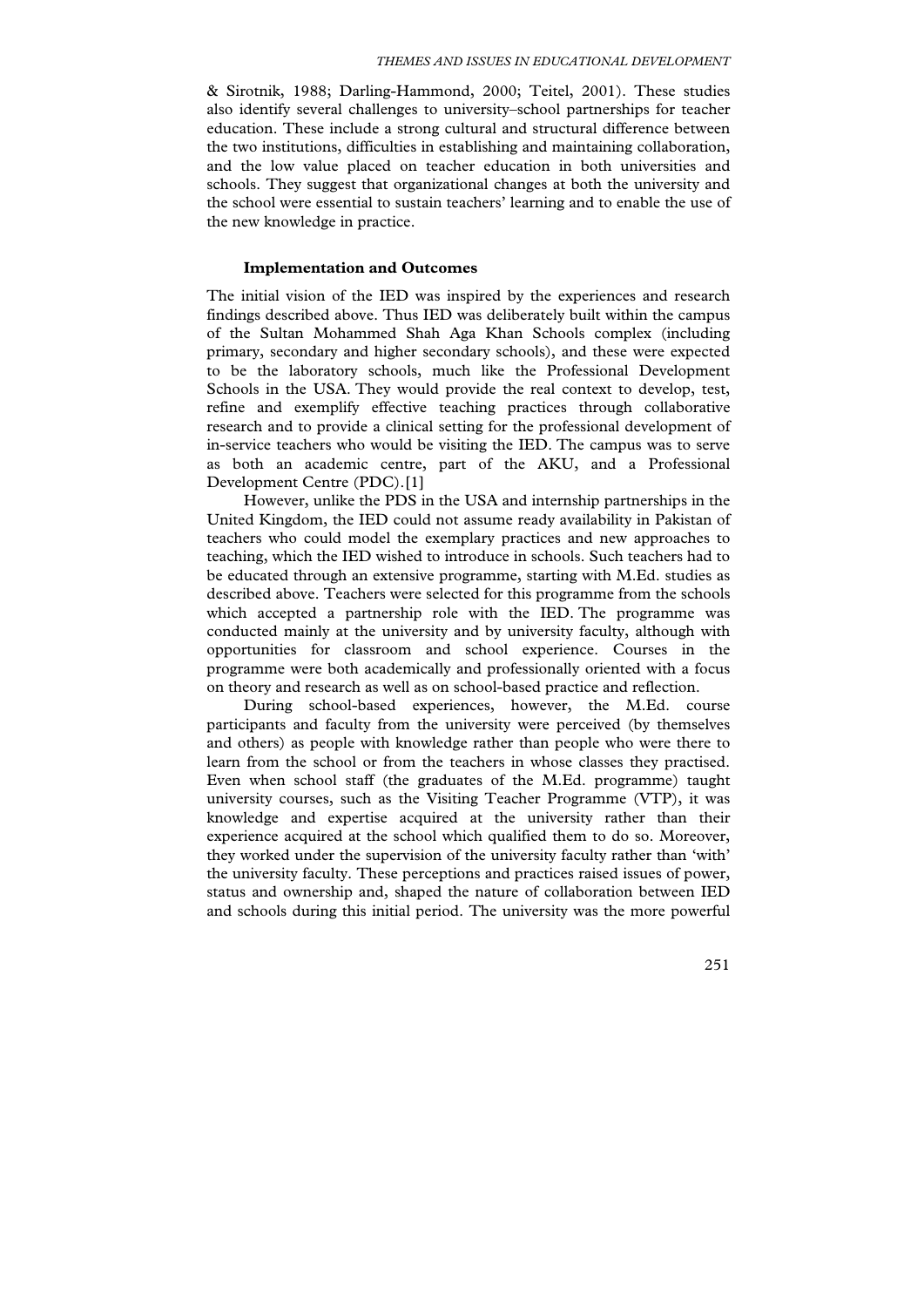of the two in terms of formal knowledge, availability of resources and its affiliation with high status universities in the West. The schools were more powerful in their ownership of the teachers including the PDTs and the Visiting Teachers (VTs) who depended on schools for their jobs. Tensions arose in cases where the schools felt that their own status and power over the PDTs were being threatened or when the new knowledge from the university was not able simply and quickly to meet the schools' needs. An immediate response from some schools was to stop sending their best teachers for IED programmes. A different response from some other schools and systems was to resist sending IED graduates back to teach in university-based programmes. This response was actually an indication of IED's success in that the schools and school systems became less passive and more demanding as they began to understand the process of change being initiated by IED and to build their own structures for professional development.

# **An Evolutionary Process Promoting Change**

Those who have studied school–university collaboration in other contexts suggest that university–school partnerships or collaboration are desirable and beneficial but difficult to implement (Darling-Hammond, 1994; Ginsberg & Rhodes, 2003; Dallmer, 2004). Goodlad & Sirotnik (1988) identified three conditions for symbiotic partnership: dissimilarity between or among the partners; mutual satisfaction of self-interest; and sufficient selflessness on the part of each member to assure the satisfaction of self-interest on the part of all members. Looking at the IED experience of collaboration with schools, we can see that, in the initial phase, the IED–school relationship met some but not all of the above conditions. As noted, IED and schools were different in their resources. IED had the strength of explicit, formal, theoretical and new knowledge about best practice in teaching and teacher education, primarily obtained in and from research and practice in western contexts. The schools had the strength of experiential knowledge which was implicit, informal and contextual. However, initially, not enough attention could be given to bringing the two together. A committee, with members from school systems, set up to advise the IED Director, neither succeeded nor endured. A head teachers' forum that was set up in the very first year of IED operations could have participated in collaborative leadership of the programmes but became a place of learning for the head teachers rather than a place for mutual sharing. While university knowledge was judged, both by the schools and IED, to be more significant and of a higher status, it was not always most relevant to achieving schools' self-interest. The schools recognized the need for change but their self-interest lay in maintaining practices that helped them complete the syllabus and obtain good examination results, thus satisfying the systems' demands and fulfilling parents' expectations.

Some of these tensions were reflected in the work of the M.Ed. course participants and IED graduates with schools. Although both course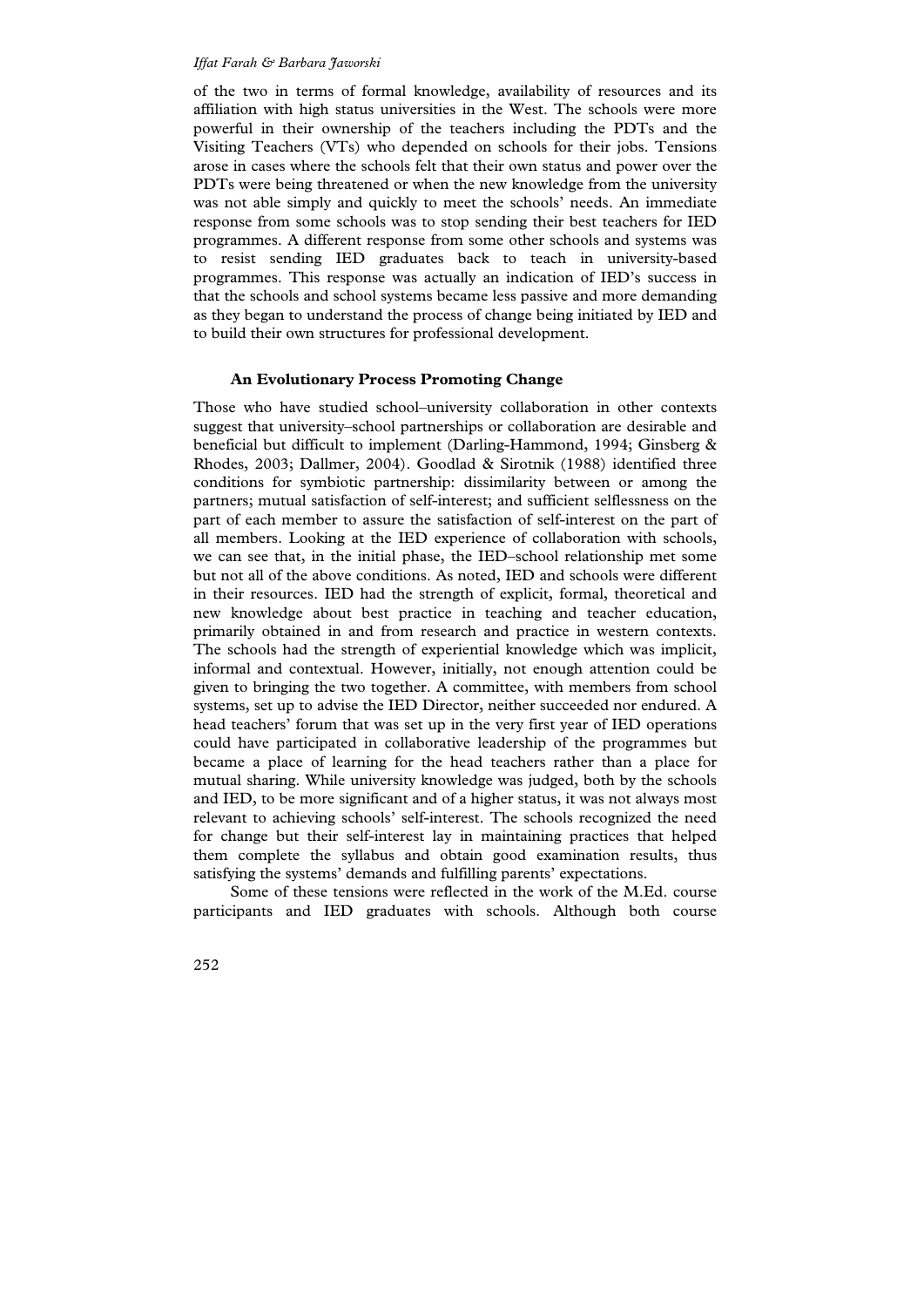participants and graduates saw themselves as *mentors* working to support teachers in schools, their experience suggests that teachers associate authority and power with them as representatives of the university and/or the management and therefore as *evaluators* of teachers' work (Halai, 1998, 2002). Since these graduates were introducing new ideas, they did indeed challenge both the teachers' autonomy and the value of their prior experience, and they exposed gaps in teachers' subject knowledge. This was not helpful in promoting trust and collaboration or in readily converting teachers into reflective practitioners.

Another challenge to collaboration was the involvement of the PDTs in the delivery of VT programmes at the university-based Professional Development Centre. While, the schools had agreed, through an initial collaboration agreement, that the returning graduates (the PDTs) would be available, for several months a year, to teach programmes at the PDCs, a number of problems arose once this arrangement was put into practice. These best teachers in the schools (who had already been away for two years) would have periods out of school (each of several months) for another three years. Being away for several months at a time, meant that the school could not use them consistently as teachers or school-based teacher educators. Thus, from the perspective of the school, the partnership served university interests in delivering 'its programmes' and the individual PDTs' interests by providing them with the opportunity to work at a university as teacher educators. It did not serve the schools' interests since the PDTs were not available to the school full time and even when they were present in school they identified more with the university than with the school.

IED's interests were also determined by its external funding arrangements. Funding contracts with external development agencies required IED and its PDC to educate a large number of teachers from across a variety of school systems. The urgency to meet these targets and the differences between school and IED interests, as discussed above, made it difficult to engage in the kind of partnerships envisaged in some of the concepts derived from Professional Development Schools.

In addressing such challenges, IED's partnership with schools and school systems has survived and evolved over time. IED and its Professional Development Centre do not work exactly as envisaged in the models which inspired their establishment. Instead they have responded to the sociocultural context in which they are located, to their own needs, the needs of the individual teachers, the schools, and the school systems with which they have been associated.

#### **Learning, Teaching and Development**

# *Concepts and Issues*

A major theoretical building block of the model proposed by the first task force was that of *reflection* as a central element of the developmental process.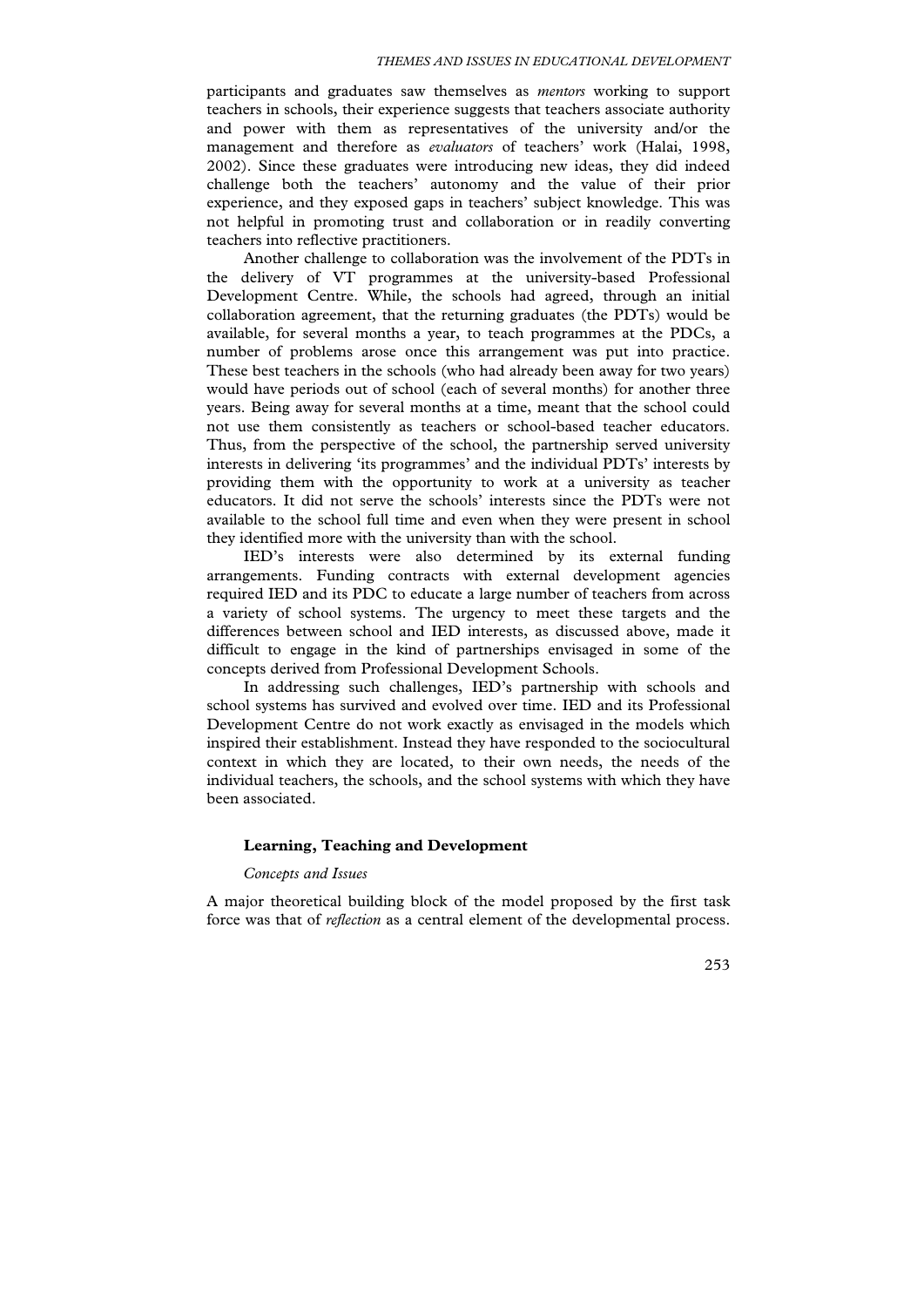The task force envisaged development of reflective teachers who would actively develop their teaching through reflective processes. Such conceptualization is rooted in theory and research over some decades relating to teachers' thinking and development of thinking and its relationship to professional practice in teaching and learning. We look first at some of the theory and research in this area and then relate this to issues in IED practice.

# *Teacher Thinking and Critical Reflection*

Clark & Peterson (1986), with reference to Shulman's work (for example, Shulman, 1987), talk about the teacher as a thoughtful professional. Cooney (1984) talks about teachers' implicit theories of teaching and learning which influence their teaching decisions and classroom acts. Elbaz (1990) writes about the importance of encouraging the expression of teachers' own voice in order to 'redress an imbalance which had in the past given us knowledge of teaching from the outside only.' Smyth (1987) claims that it is only by exercising and intellectualizing their voice, through a critical approach to teaching, that teachers will be empowered in their own profession. These references chart a progression from recognizing teachers as thoughtful professionals to acknowledging the importance of teachers' overt expression of their thinking in a critical form. Smyth writes,

Put simply, to act reflectively about teaching is to actively pursue the possibility that existing practices may effectively be challenged, and in the light of evidence about their efficacy, replaced by alternatives. Reflection, critical awareness or enlightenment on its own is insufficient – it must be accompanied by action. (Smyth, 1991, p. 44-45)

Smyth suggests that being critical involves more than a reflective approach to teaching, it requires action. Kemmis (1985) sees the reflective process itself as demanding action. He argues:

We are inclined to think of reflection as something quiet and personal. My argument here is that reflection is action-oriented, social and political. Its product is praxis (informed, committed action) the most eloquent and socially significant form of human action. (p. 141)

Dewey (1933) wrote about reflection as involving action in response to a perceived problem: 'Demand for the solution of a perplexity is the steadying and guiding factor in the entire process of reflection' (p. 14). From these notions, teaching development can be seen as a form of critical reflection in which 'informed, committed action' is a fundamental characteristic. This is a theoretical ideal, and we shall see shortly how such an ideal relates to issues in practice.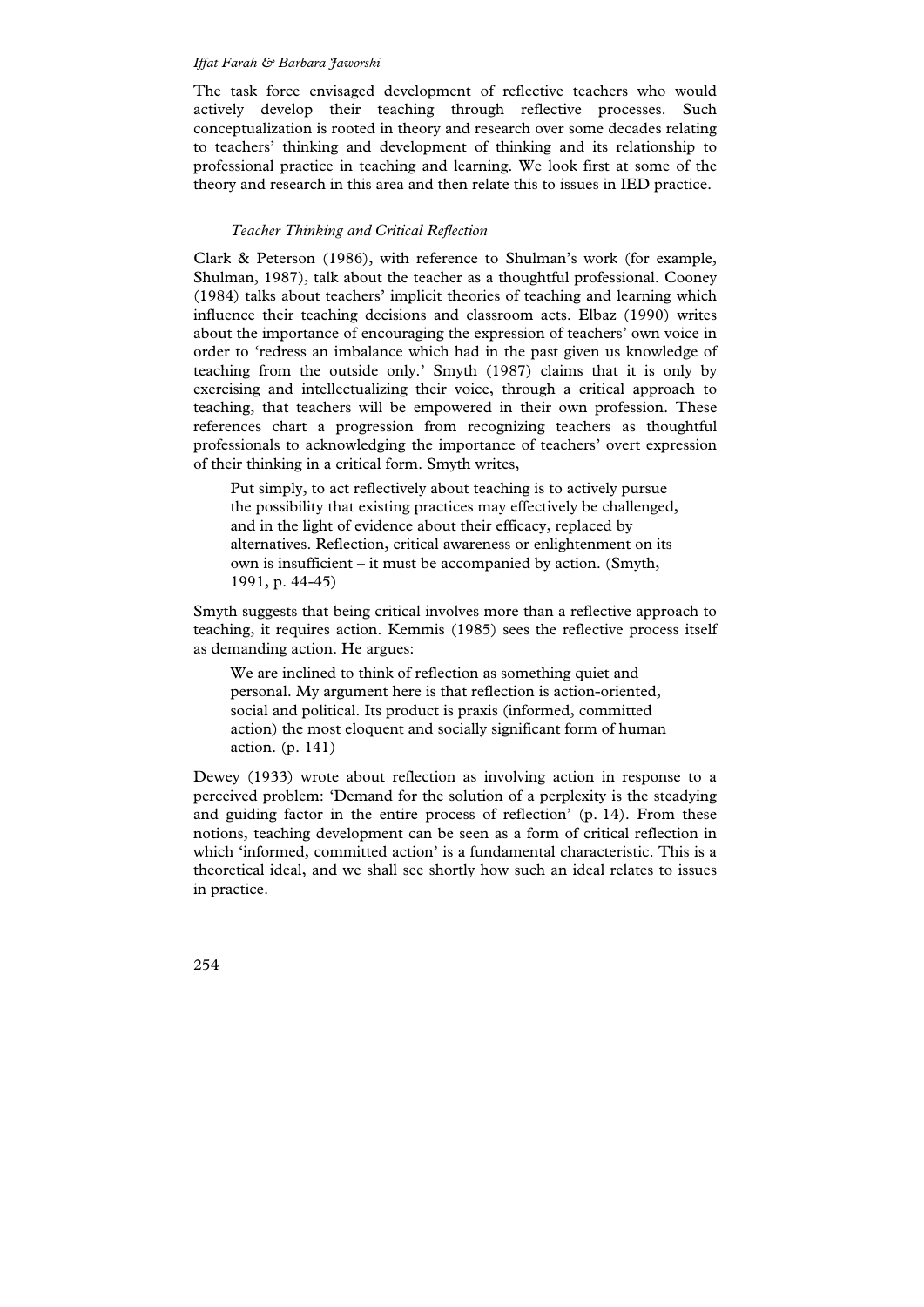#### *Active Inquiry and Professional Growth*

Critical reflection, as conceptualized above, can be translated into notions of *inquiry* in professional practice. *Informed, committed action* can be translated, practically, into inquiry approaches that are explicit in learning and teaching. Research shows that inquiry approaches facilitate knowledge development at all levels and influence communities within schools, educational localities and the educational establishment (for example, Hamilton, 1998; Wells, 2001). When such inquiry is conducted in a systematic manner and its results made public, it becomes research (Stenhouse, 1984). The kinds of research involved may vary from practitioner-research (insider research) designed to enhance practice, to more formal research designed to enhance knowledge in a generalized sense (outsider research). The rhetoric in teacherresearch projects often suggests, implicitly if not explicitly, that these projects lead to better teaching. However, it is very hard for teachers on their own to undertake research since it is a very different activity from teaching (McIntyre, 1997). This is despite the fact that some teachers see their practice itself (of planning, teaching and reflecting on teaching) as a research process (Jaworski, 1998). Thus, an important question is how do teachers start to become inquiring professionals?

Schön's writing about the development of professional knowledge through reflective practice is now well known (Schön 1983, 1987). As teachers engage in research or inquiry, ask questions about their practice and explore aspects of practice, their knowledge develops. In Schön's theory, *reflection* and *action* are fundamentally linked in three stages: reflection-onaction, reflection-for-action and reflection-in-action. One interpretation of his use of these terms is that reflection on and for action by a teacher looking critically at what has happened in practice and planning for future practice leads to an enhanced awareness of issues and a theorising of concerns such that in moments of choice and decision-making in the classroom the teacher is able to make informed decisions in a moment of action.

The better informed the decisions, the more likely they are to contribute to enhanced learning for pupils. Such a theory accords with Mason's (2001) 'discipline of noticing', in which 'noticing-in-the-moment' leads to informed action in the classroom. As teachers become more aware of issues in their teaching, through reflection *on* practice, they become more able to notice issues as they arise in the classroom and respond there and then. Eraut questions whether teachers have the time in such classroom moments to reflect critically and act accordingly, and asks for more evidence of such practice (Eraut, 1994, 1995). However, some research conceptualizes the possibility for reflection-in-action and has provided examples from real classroom situations (for example, Jaworski, 1994, 1998). We need to be clearer about how such cycles of reflection and action *become* part of teachers' activity, particularly in relation to sociocultural settings which perhaps do not easily facilitate such ways of thinking.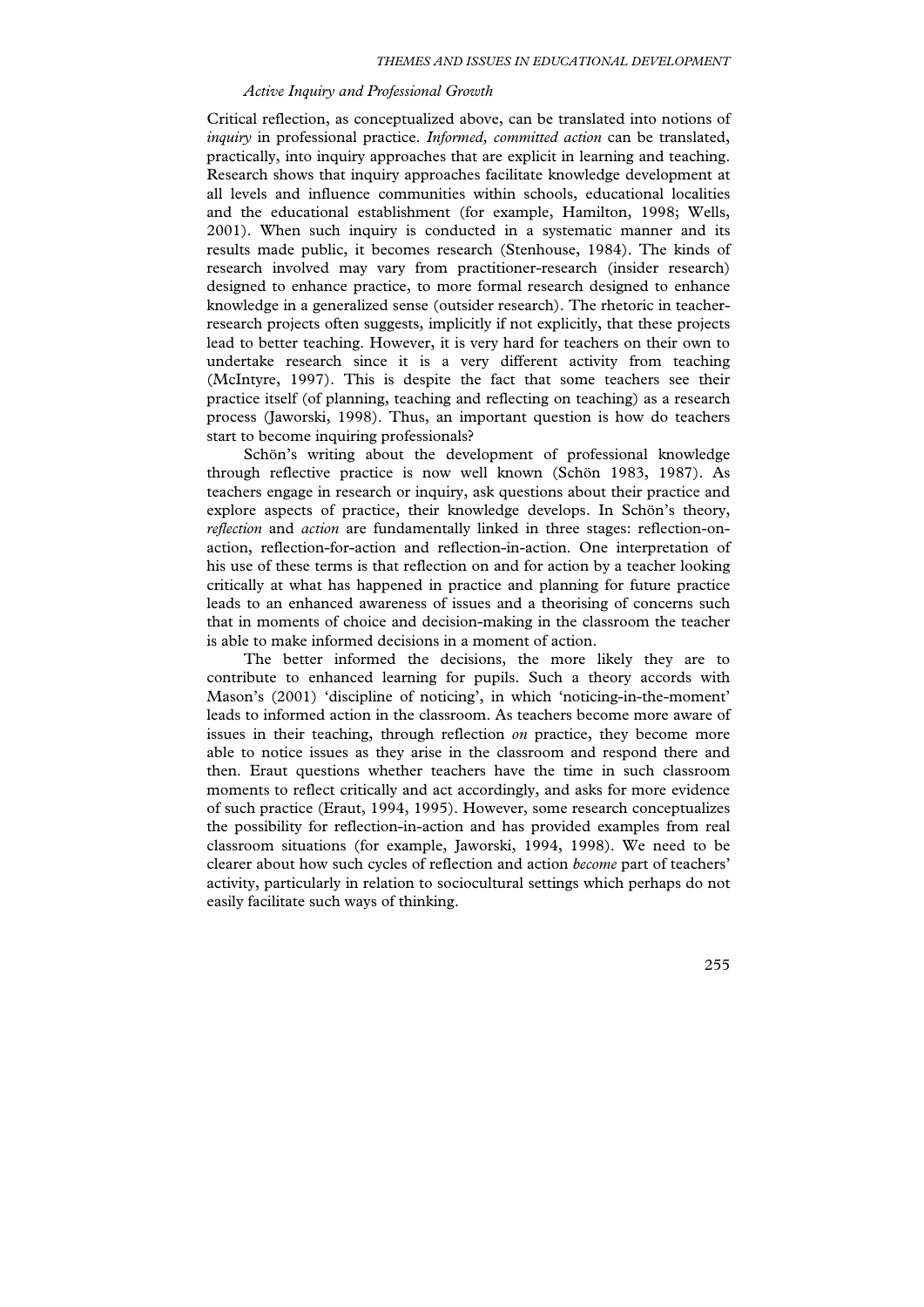Research shows that real opportunities for teachers' critically reflective engagement are unlikely to arise without support and encouragement (for example, Vulliamy & Webb, 1992; Atkinson, 1994; Jaworski, 1994). Support can be of many forms, but one form involves collaboration between teachers, educators and researchers in a variety of ways, as has become increasingly evident in the IED model. However, the intention of support, and good will in setting up support systems, does not ensure outcomes of the sort envisioned in theory.

### *From Conceptualization to Implementation*

Based on theoretical perspectives identified above, *critical reflection* was from the start a key concept in IED operations. From the *Reconceptualization* module held at the beginning of 1994 in the first M.Ed. programme, through to modules in mathematics, science, English and social studies, reflection has been a cornerstone of the didactics of the M.Ed. course, and of course participants' growing theoretical understanding of learning and teaching activity in a range of subject areas. This has been seen practically in CPs' collective reviewing of a day's activity so as to address their own learning, in writing reflective journals at all stages of their course, and in learning to engage with critical issues. For example, CPs have reflected critically on forms of educational practice in which they had previously engaged as students and teachers. These included:

- repressive teacher actions such as physical punishment if the student had not responded in the way a teacher had expected;
- direct instruction in which they had to follow exactly the teacher's or the textbook's methods; and
- rote learning to reproduce exactly the answers required in an examination.

Course participants engaged in, and learned to value new practices in their various subject areas within the M.Ed. programme. These included inquiry approaches to learning and teaching mathematics, use of everyday materials in science and ways to address critical issues in social studies. They identified ways in which such approaches were more beneficial to students' learning than their own student experiences had been (see Chapter 4). In modules on teacher development and classroom change, they theorized reflection and related it to their didactic discussions. One danger that manifested itself as an outcome of implementation of conceptual development was that old practices translated as 'bad' and new practices as 'good'. Time was needed to accommodate the new thinking to deeper understandings of old practices. In the immediacy of relating new to old, as they visited schools and worked with pupils and teachers, some CPs developed an elitist attitude towards the existing practice of other teachers. In terms of Schön's three kinds of reflection, the CPs learned to engage in reflection *on* practice and reflection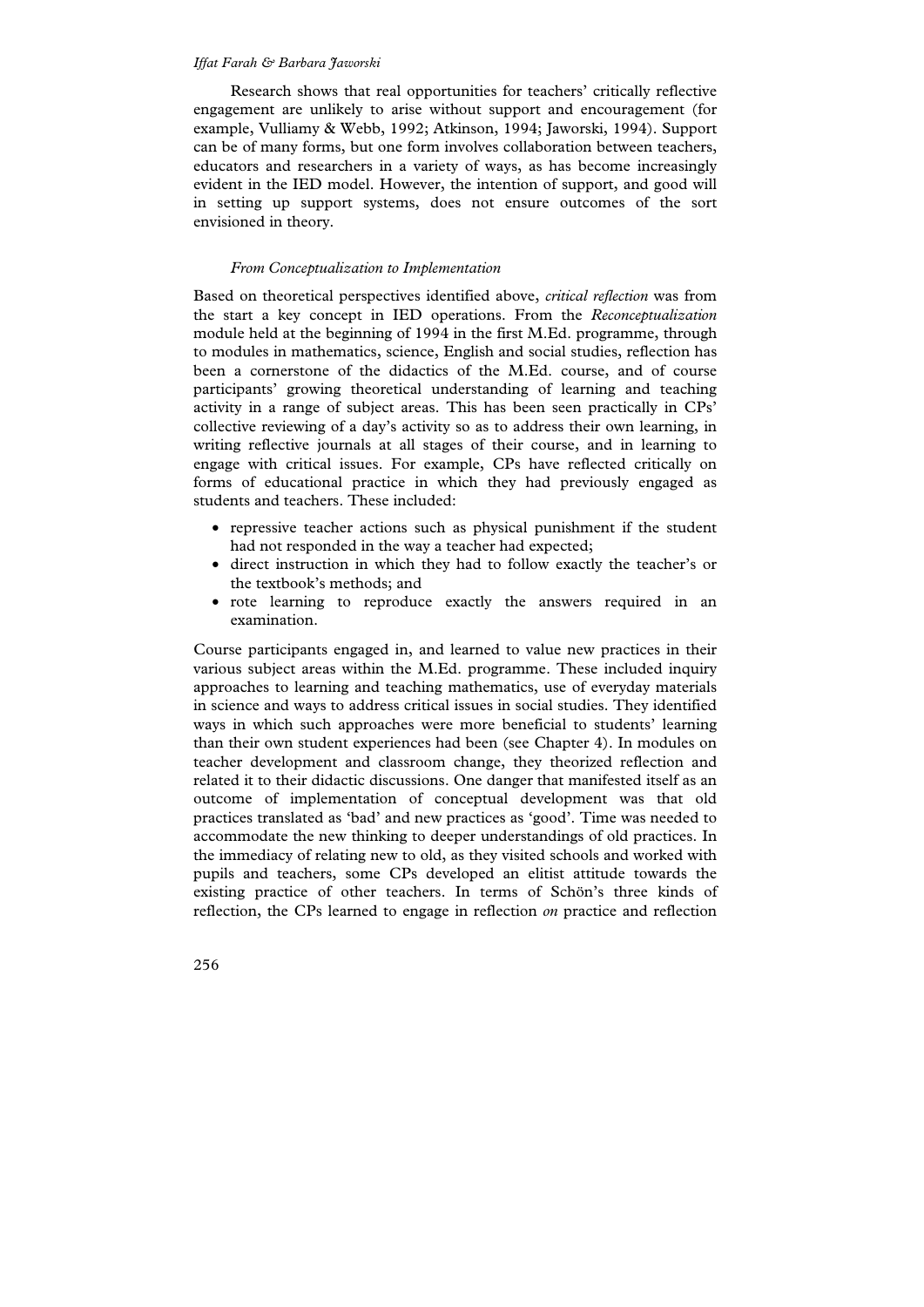*for* practice, but reflection *in* practice was more elusive. They were unable to scrutinize their own thinking and action in sufficient depth and in relation to the theoretical perspectives they were starting to appreciate.

#### *Early Outcomes from Implementation of Concepts*

Practices *in* the M.Ed. programme encouraged CPs' reflection *on* their own learning, and where practices involved work with school pupils CPs also reflected *on* pupils' learning. Such practices contributed to the field-focused nature of the programme. CPs worked with pupils in an IED context or a school context determined by practicalities such as the time of year that contact with pupils was needed, or the nature of contact. If CPs needed to work with pupils during the school vacation, then some pupils were invited to the IED to make this possible. Sometimes it was possible to take 30 CPs into a small number of school classrooms, or a laboratory, where they worked in groups of two or three with four or five pupils. Such activities resulted in considerable learning for CPs which was articulated and consolidated in post-activity reflection, namely, reflection *on* practice. When CPs were in school working with teachers, or teaching lessons themselves, the same was true. However, periods in school were necessarily of short duration; relationships between CPs and pupils or teachers were correspondingly superficial, and CPs' engagement with or responsibility for the curriculum or other aspects of the systemic milieu was minimal. Considerable thought and energy was therefore required to forge relationships that allowed fruitful work in a very short time, and this militated against recognition of issues in practice, let alone action on recognized issues. Thus the CPs were never in a situation where they had to think in depth about issues in teaching as faced by the regular teachers.

Research shows us, also, that reflection *in* practice requires a deep engagement with issues of practice, that may be difficult for the inexperienced practitioner grappling with the demands of new practices (Calderhead & Shorrock, 1997; Jaworski & Gellert, 2003). Even for experienced practitioners, a deep or critical engagement with issues is not always a 'natural' state of everyday practice (Brown & McIntyre, 1993). Some kind of activity needs to promote such engagement and associated reflection. In this respect IED programmes have drawn on action research models as a basis for encouraging critical engagement with issues (Carr & Kemmis, 1986; McNiff, 1993). Many of the M.Ed. modules included an action research project, or theoretical work on action research. Course participants undertook very small-scale action research in other teachers' classrooms. Their understandings of the action-research cycles and of the processes, practice and issues of action research were at a naive level so that their focus remained on the exigencies of practice, rather than at the metalevel of issues arising. Thus interpretation in the M.Ed. programme of concepts of critical reflection and action research led to recognition of the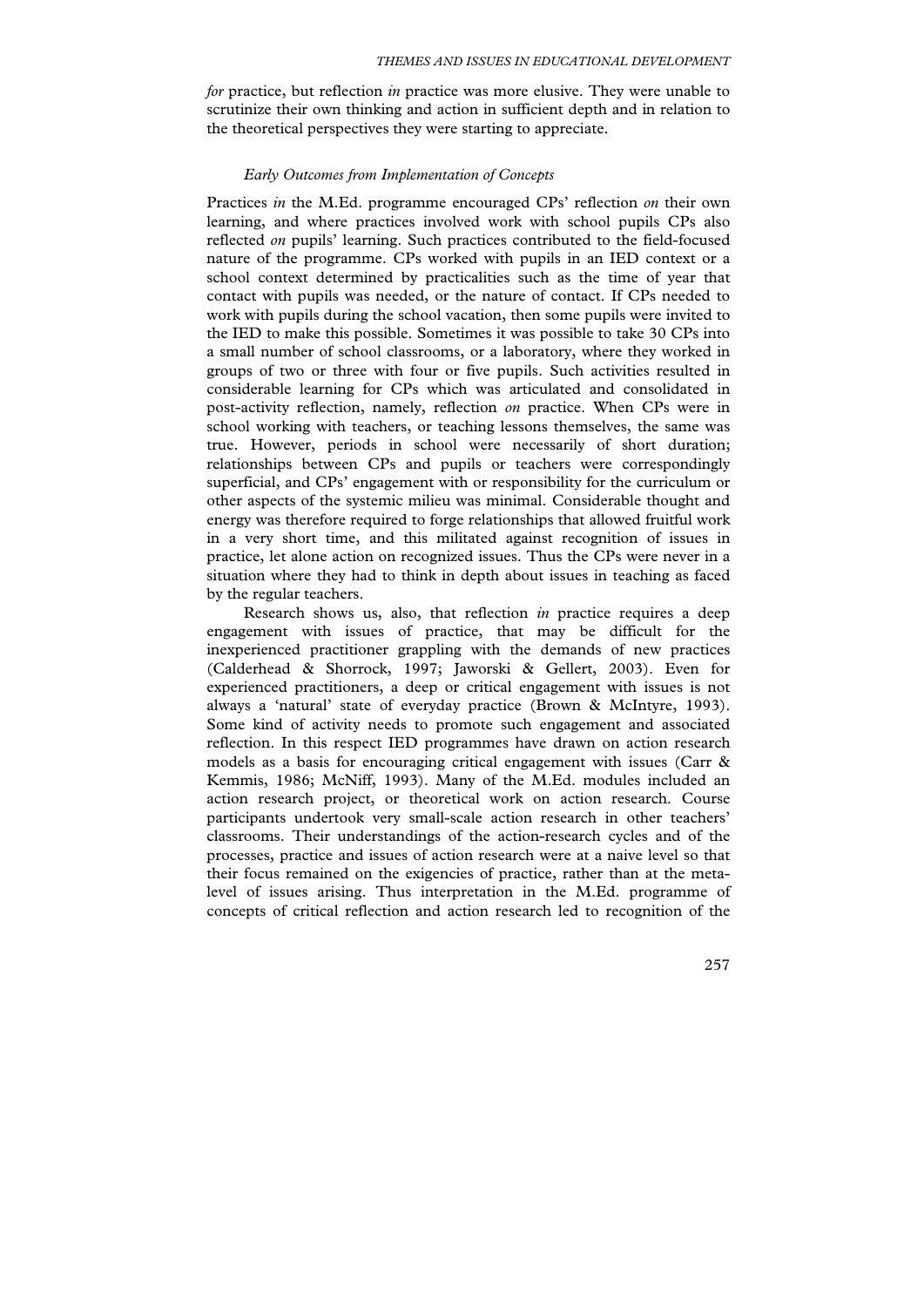complexities of translating theory into practice, both in systemic and conceptual terms.

# *Elements of the Evolutionary Process and their Associated Issues*

Complexity here is a key concept whose recognition is an outcome of programme implementation. CPs coming from educationally limited starting points were introduced to new theories and perspectives, experienced new practices and had to put into practice themselves what they experienced. They were expected to reflect on their own activity and thinking, the associated practical outcomes and their relationships to sociocultural practices in settings where such thinking was not necessarily a part.

One part of this complex scene involved the pedagogical processes used by course leaders to promote learning at a number of levels: the learning of CPs themselves, CPs' promotion of pupils' learning and, less directly, CPs' facilitation of teachers' learning. One clear example of such pedagogical processes was the use of *cooperative learning* as a way to develop learning through interactivity and group dynamics in classrooms. Another was the use of *everyday materials* in science or in mathematics to promote conceptual thinking. Use of cooperative learning and everyday materials can be seen both as a set of strategies for organizing classroom activity, and as an example of interpreting philosophical positions on learning, based in sociocultural learning theory. Both philosophy and strategies were manifested in a range of modules where they took different forms and used different terms according to the experience and preferred terminology of the module leaders (see Chapter 4). It became clear, through reflective activity – both oral and in writing – that CPs perceived value for themselves in the activities they experienced, talking about activity in terms to which they had been introduced in respective modules. However, for CPs, the strategies took on an importance that seemed unrelated to their philosophical basis. Thus, CPs' planning for classroom activity with pupils might involve *group work*, the *jigsaw* strategy, or *homemade materials* without actually being specific on learning goals or ways in which such strategies were designed to address learning goals. Observation of these issues challenged module leaders to critique their own practices through which such terminology was introduced and concepts developed. We needed to rethink our implementation of the theories to which we were committed within the sociocultural frame in which we worked.

In the above paragraphs we have been talking largely about CPs' learning as part of the M.Ed. course. While our remarks here should not be seen to undervalue the learning and transformation which did take place for most of the CPs, problematic aspects of this learning became most evident when the CPs as graduates, now PDTs began to work in schools, fulfilling the learning cycle that was the driving force of the M.Ed. programme. As has been explained in earlier chapters, the growth of PDTs was far from painless: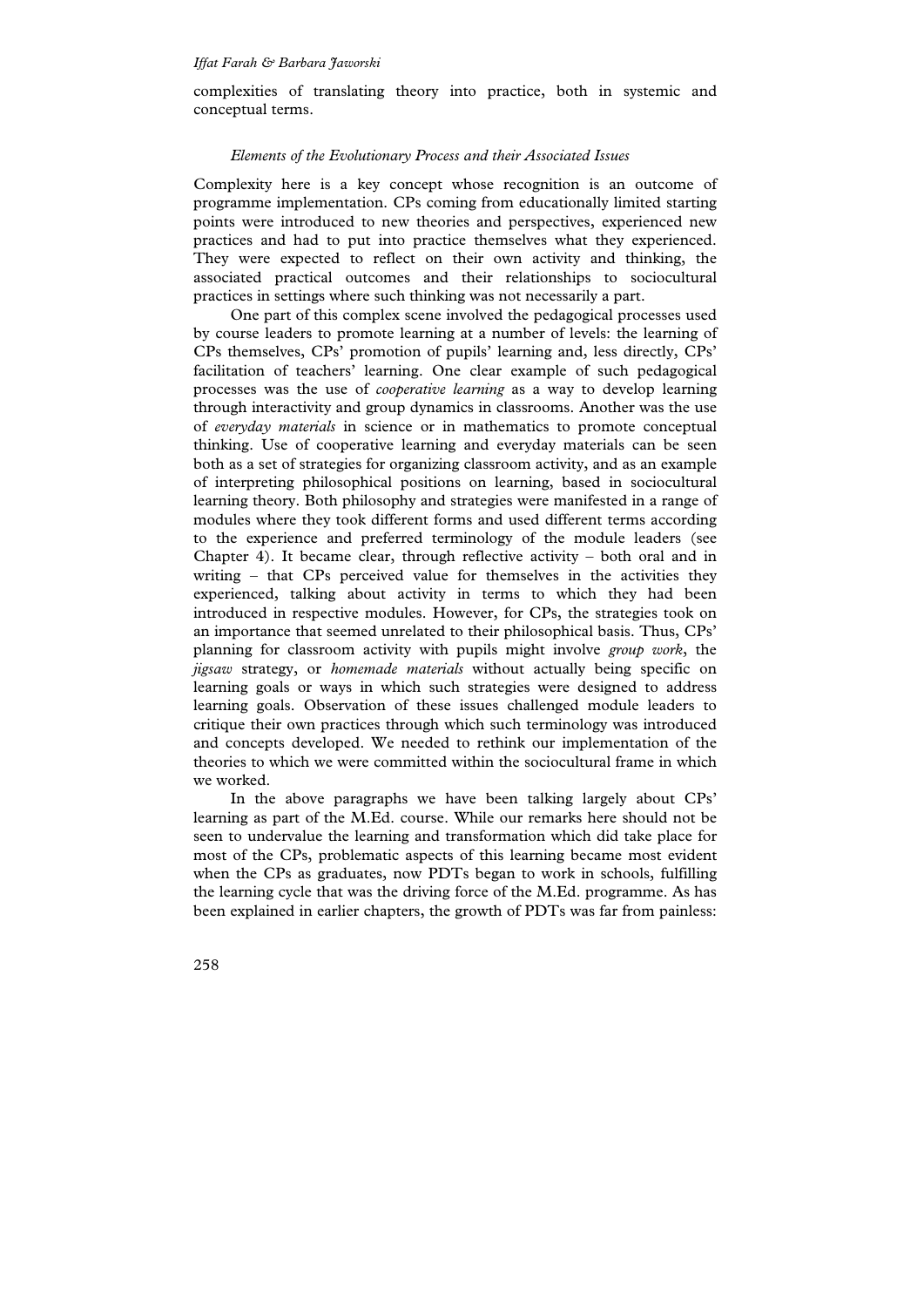PDTs faced problems in lack of acceptance or understanding in their school, by fellow teachers or head teachers, lack of role definition; trying to follow theoretical principles without the practical grounding or support for experimentation; concern about personal qualities or qualifications to deal with situations and issues. At the same time they were expected to offer courses for visiting teachers (VTs) at the IED, building on their knowledge of the M.Ed. programme.

We see here a complex microcosm of a more global situation. What was experienced here by CPs/PDTs in their learning process, guided by module leaders, the IED faculty, can be seen in the traditional approaches to learning and teaching that CPs criticized from their own experience; in the classrooms of partnership schools in which they worked with pupils and teachers; in the university seminar rooms in which they worked with IED faculty. In all such situations, in and beyond IED settings, learners are confronted with new experience leading to new knowledge, and to the assimilation and accommodation of such knowledge within sociocultural settings that limit the very processes that promote workable know-how. In conceptualizing reflection in action, the IED faculty sought modes of activity in which CPs would engage to promote desired learning. However, learning outcomes were not always what had been envisioned, and the promoters needed themselves to ask critical questions about the processes in which they had engaged.

Coming back to our earlier discussions of partnerships and collaboration, the PDT re-entering the field could be seen as a key character in systemic linkages, for example between school/school system and the AKU-IED. Bringing the wealth of new knowledge, or know-how, from the M.Ed. course (albeit with limitations as expressed above) the PDT had to adjust to a familiar 'old' system, while living with all the recent experiences from the 'new'. But, fitting into the new system had made it difficult to return to the old, since customs and expectations are so different. We can see from Razia Mohammad's doctoral research the difficulties that VTs found in returning to their classrooms and being teachers again while simultaneously accommodating their recent learning (Chapter 13; Mohammad, 2002). For PDTs, a longer time away from school and a greater awareness of educational issues and practices made it both less possible *just* to return to school culture and custom, and difficult to carve a new path for themselves due to insecurity or non-transferability of knowledge. Where teams of PDTs and VTs were able to work together and reflect on their experiences in doing so alongside IED faculty, there was more evidence of success. See for example the team activity in the Northern Areas (recounted in Chapter 12) and the mentoring programme in Baluchistan (Chapter 6). However, some teams were less coordinated than the cases reported in Chapters 6 and 12; their relationships with schools were of a short duration and on a one-off basis. In these cases, there was less overall satisfaction with the impact of the team on the school or schools with which PDTs worked.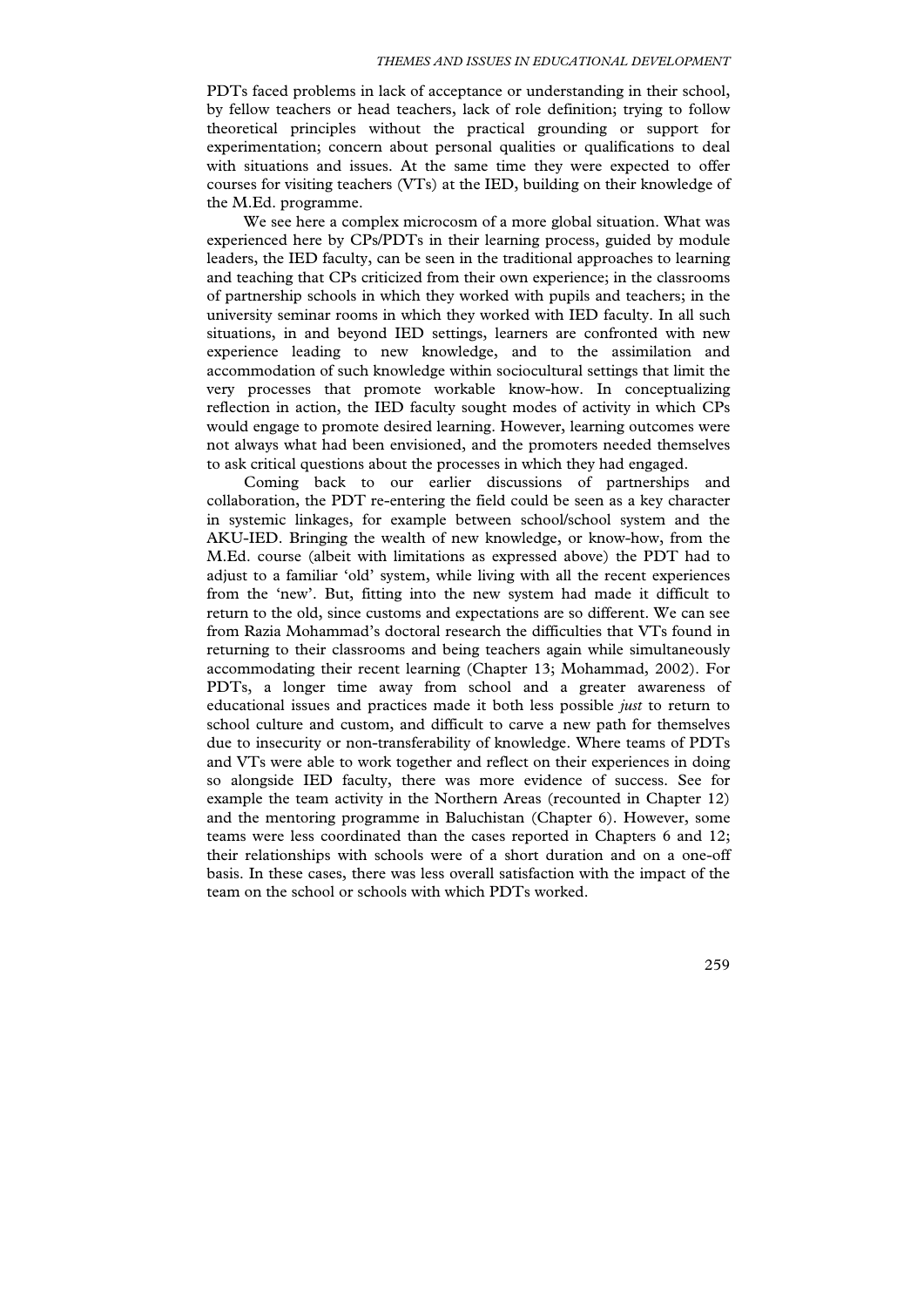We saw earlier something of power relationships and their influence on systemic collaboration and partnership. PDTs were expected to operate differentially and simultaneously in two different systems. Their teaching of courses for VTs bound them to the IED system, whereas their return to school demanded a re-acculturation to the school system. Mohammad (2002) makes clear some of the constraining factors in the school system: excessive correcting of 'copies' (exercise books), for example, or, in certain schools, lack of care for pupils' well-being or respect for their thinking and development; teaching that was largely teacher-centred, depending heavily on mandated texts and working towards the strict formality of examinations; teachers doing a job to earn an often meagre salary on which their family depended and therefore subject to the idiosyncrasies of head teachers who had to maintain the system.

Head teachers had a responsibility to maintain the system, but the courses for head teachers at the IED challenged many aspects of this system. Some came to see possibilities for change within seemingly inflexible structures, but nevertheless acknowledged difficulties in sustaining change (Chapter 9). These difficulties related to factors in the educational system and in society. Thus, head teachers taking part in IED programmes become also key characters in systemic linkage. Power relationships here are diversely related to knowledge and flexibility in systems. Where, as one CP put it, 'knowledge is power', those with more overt theoretical knowledge and practical know-how might be seen to have greater power – certainly in the sense that they are able to deal with abstract concepts and conceptualize alternatives. However, these qualities are not necessarily power-yielding as we see from experience, evaluation and research in IED programmes.

Engeström (for example, in Engeström, 1998), speaking from an activity theory perspective based on the work of Leont'ev, uses a triangular frame to capture mediational factors in an educational system (see Figure 10). Here the lower part of the triangle deals with factors often ignored (or hidden) in considerations of educational development. In IED collaborations, operation within the various systems involves deep layers of knowledge rooted in sociosystemic activity in which, to use Engeström's terms, the rules of operation and interaction, the community relationships, and the division of labour differ greatly from one system to another (Engeström, 1998).

For example, we might regard an activity system in which the PDT is the *subject*, with their *object* being certain goals deriving from their IED activity. Action plans, and so forth might be seen as *mediating artefacts* (see Chapter 3). If we consider only the top triangle, it is as if we consider only the tip of the iceberg. The lower triangles relating rules, community and division of labour can be seen as the 'hidden curriculum' which nevertheless influences and constrains what PDTs can achieve. This hidden curriculum involves rules of activity within the school and IED systems, intersecting communities within IED, school and society, and division of labour in terms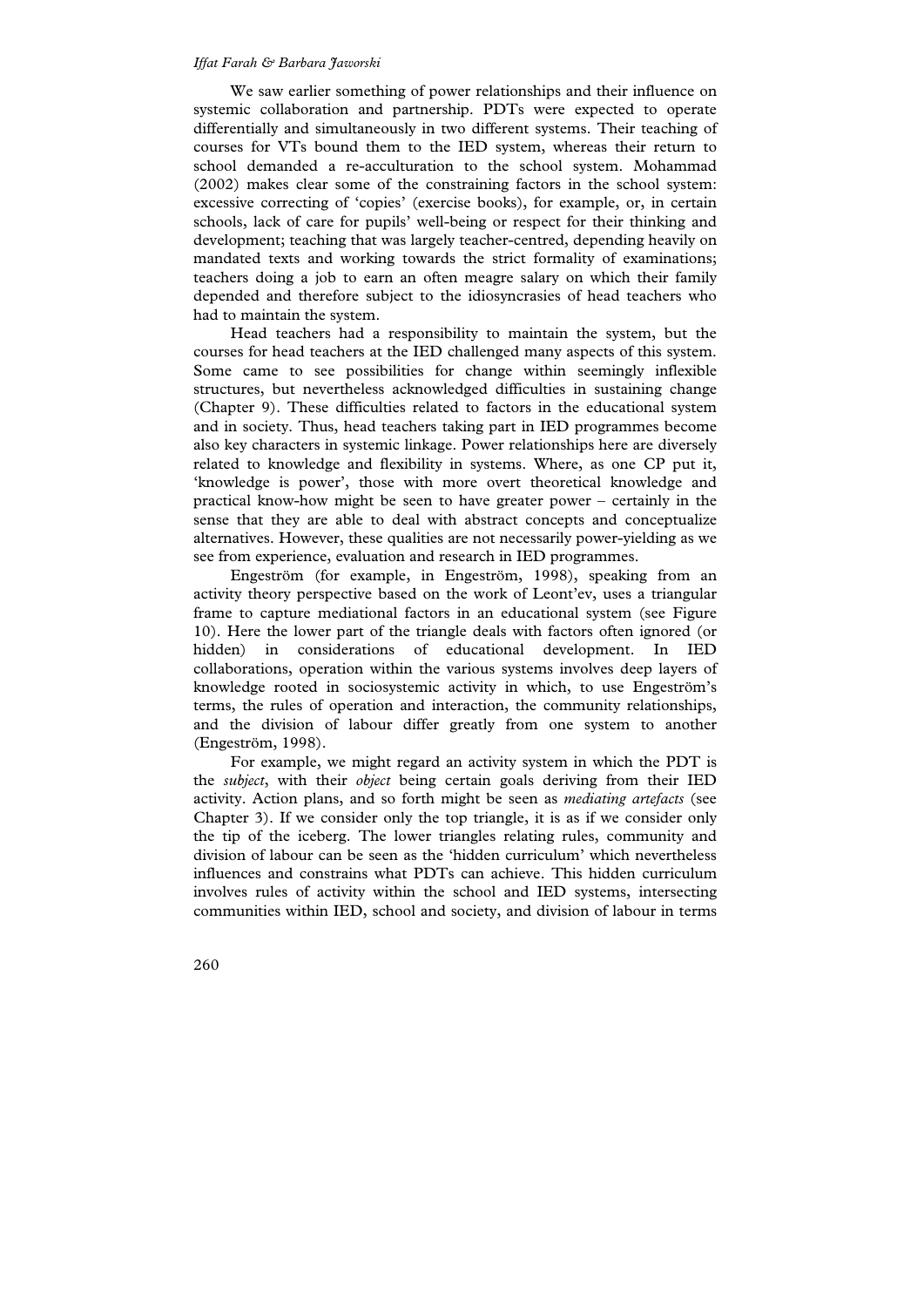of who takes responsibility or reports to whom at different levels, all seriously influence and constrain what is possible. These 'hidden' factors are extremely powerful in determining what the PDT can do and achieve. We can apply the triangular frame to the head teacher as subject in a similar way. The rules, community and division of labour that underpin in fundamental ways the activity of these participants cannot be ignored in developmental processes and practices as we have seen.



Figure 10. The mediational structure of an activity system (from Engeström, 1998).

There seems, potentially, to be some sort of clash between knowledge and systems. While knowledge developed through activity with philosophical groundings in reflection, collaboration and critical inquiry might be seen to confer power to act differentially, the inertial effects of school, society and culture militate against broader development. Thus we see embryos of achievement where developmental progress is in evidence, but these seem to be outweighed by systemic inertia. A key question seems to be how knowledge in different parts of the system interrelates in terms of human knowing, group or individual.

#### **Assessing the Impact of IED and Moving Forward**

The IED model of educational development was based on the assumption that a critical mass of professionally developed individuals (both teachers and managers) can bring about change in schools. In this chapter we have discussed many of the issues and challenges to this model. However, we now comment on what has been achieved and what lessons we can learn about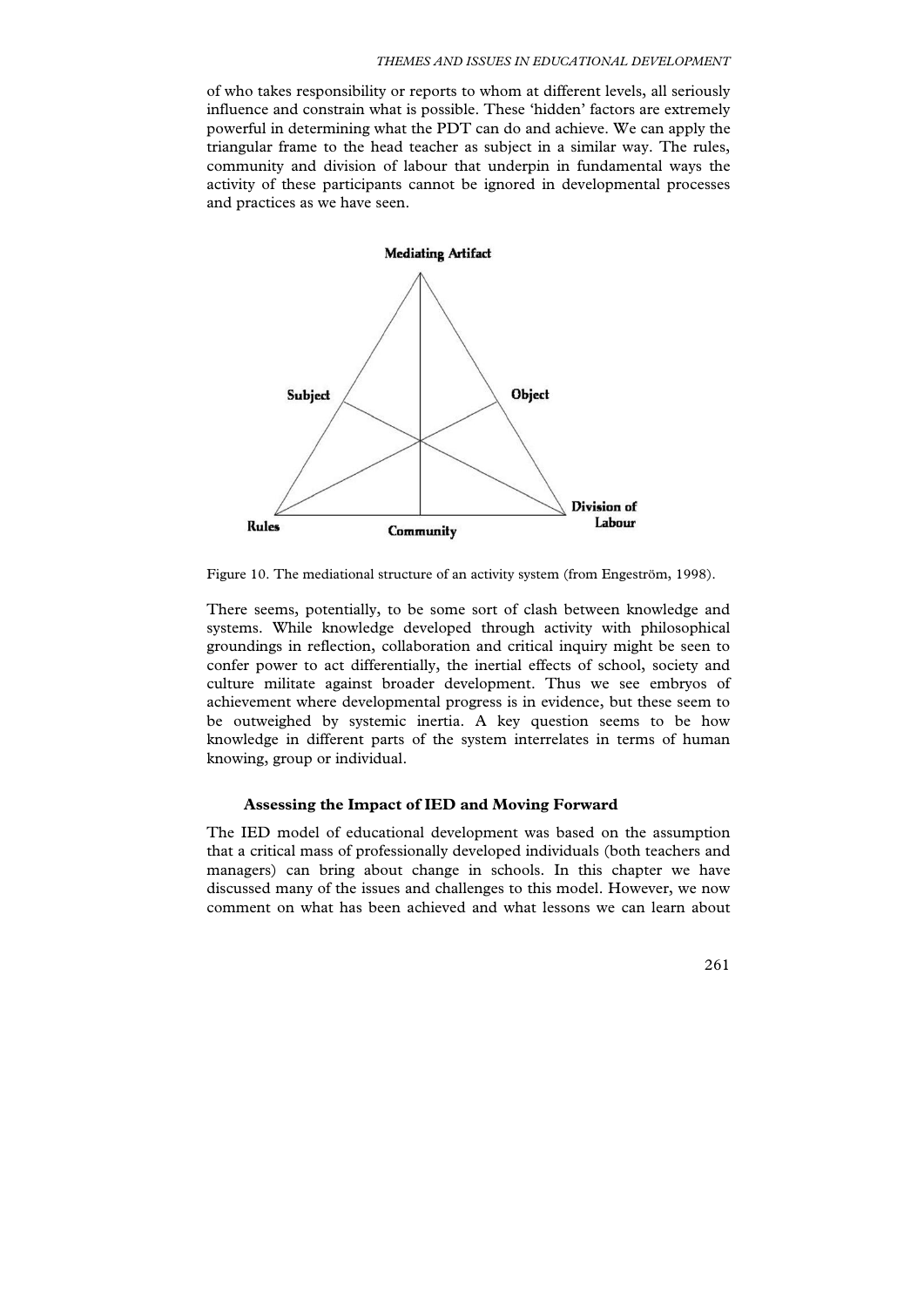teacher development and school change in developing countries from the IED experience.

Overall, the IED experiment is a success story of an institution being able to bring new ideas and adapt them to particular sociosystemic contexts in an evolutionary developmental process. In this process of reflection and adaptation, the IED programmes have become more field-based, and more flexible, providing time and opportunity to engage in reflection on action. Participants in the Certificate and Diploma programmes, for example, spend up to a full academic year in practising new knowledge learnt at IED in their own classrooms where they are supported by PDTs and IED faculty who visit and mentor them. The M.Ed. programme has been adapted over the years so that the course participants have more choices than were available in early years. CPs can now choose from a number of elective courses and opt either to carry out a dissertation or develop and implement a small-scale practical education project to complete the M.Ed. requirements. The participants can also elect to graduate with a specialization in teacher education or in educational management. This is an important possibility since many of the graduates of the programme go on to take on management positions from where they can affect the rigid systemic context we have been discussing in the last section.

IED has increased in its 'university-ness'. It is increasingly engaged in the development of, and experimentation with, educational programmes and in scholarship. However, at the same time it remains committed to the work in schools and its partnerships. Unlike other universities, IED maintains a continuing and active contact with its graduates, particularly the PDTs, and with schools in a variety of ways including the field-based course work and school-based research. In the process of evolution IED has realized that its partnerships with other institutions are desirable yet complex and demand flexibility in defining the terms of partnership. In the partnership with schools, for example, a key difficulty in implementing change was that while the individuals, who participated in IED's programmes, had changed there was no corresponding change in the school structures and systems – the 'inertia' we mentioned above. Such change has now begun to happen. We cite a few examples below.

Several private-not-for-profit collaborating schools have undertaken curricular reform and academic restructuring. The PDTs and other teachers who attended IED programmes have participated and taken leadership roles. Since the reform process is owned by the school system teachers are supported to change traditional teaching practices and introduce many of the teaching approaches and values promoted in the IED programmes. As one such school system encounters problems in introducing and sustaining change in classroom practice, it is beginning to formulate research questions and to invite IED to collaborate in and support research in the system's schools.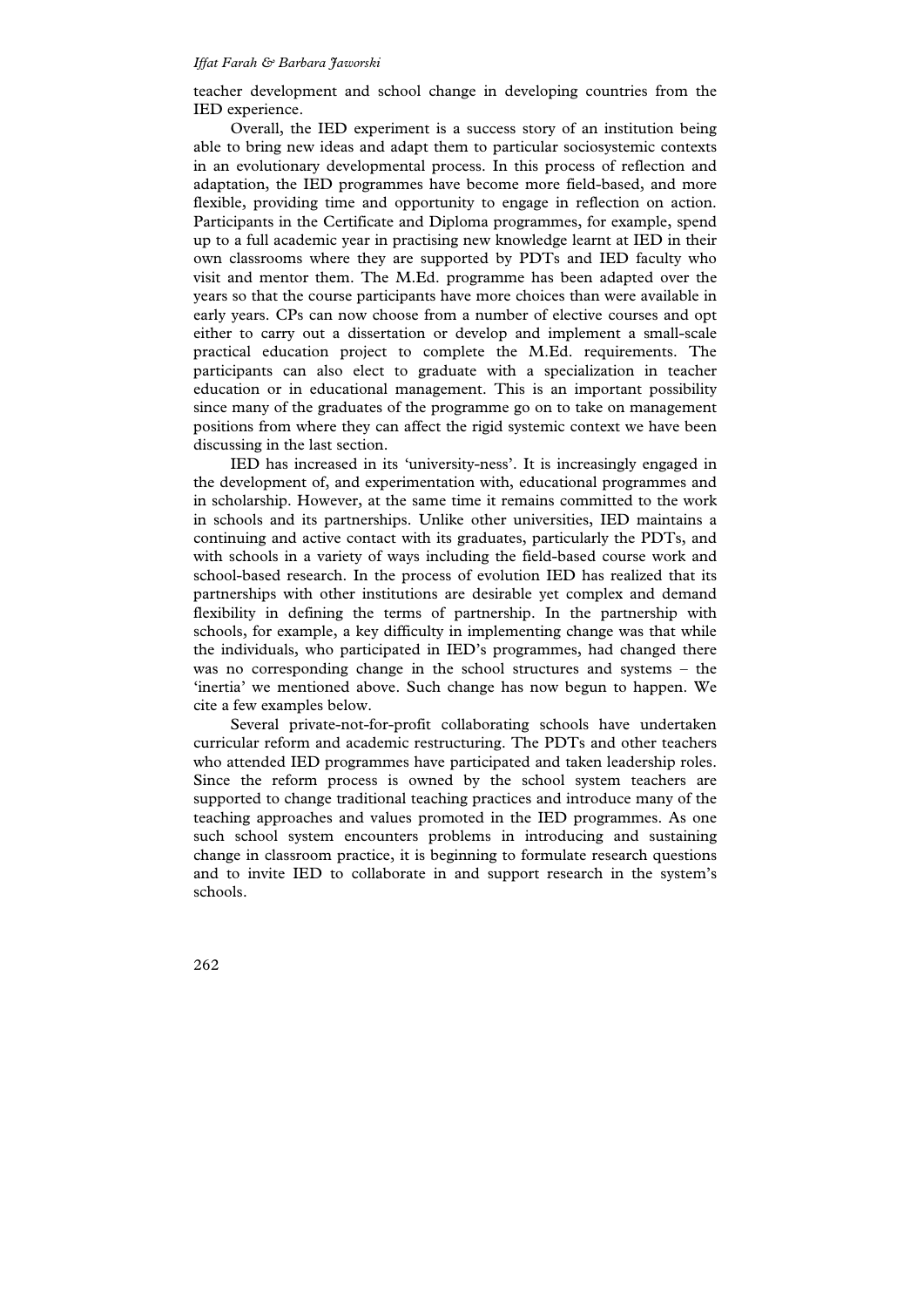Another school has established a professional development centre associated with the school and offers professional development programmes for its own teachers and for teachers of its school network. Some of these programmes are offered in collaboration with IED and supported and supervised by its faculty but nevertheless held in the school. There is active support and much less resistance to classroom implementation of new teaching strategies introduced in these programmes because they are initiated by the school itself. A similar initiative has been introduced in an IED collaborating school in Bangladesh (Chapter 11) which has set up a very active school-based professional development programme.

Government education systems in Pakistan have been IED partners from the very beginning of IED activities and have sent teachers from the system to various IED programmes. However, the government is now beginning to take the initiative to try out new approaches and develop new structures. Thus, for example, one provincial government has become interested in establishing a professional development centre for in-service teacher education. The idea is that several of the PDTs from the government sector would develop the programmes offered by this centre. Another provincial government has invited IED to use the school-based approach to teacher education for a large number of teachers across the province. In the process of achieving this, the government seems open to changing policies and structures for in-service teacher education in the province.

As these developments have come about, IEDs' role and expectations of itself and schools have, quite naturally, changed. As discussed earlier, a number of constraints, not least the funding arrangements required for largescale interventions, would not allow IED to engage directly in school improvement work and invest in close collaboration with individual schools as envisaged in the initial inspiration for the IED model, the Professional Development School. Instead, the IED has taken on the varied roles of consultant, adviser, supporter and collaborator with the systems while it continues to educate teachers, teacher educators and educational managers to lead change in these systems. The tensions of power and territory which were apparent in the early years have dissipated where schools and systems have developed expertise (primarily through IED involvement), become more confident, introduced new academic and professional development structures and taken on ownership of change. It is clear that IED has succeeded in raising awareness in these schools and systems, with some acknowledgement of teachers as professionals. It has also contributed to building school-based expertise and to promoting a culture of professional collaboration for school improvement in many of the schools it worked with.

The need to assess the impact of the IED model is keenly recognized. Several in-depth case studies of schools from various systems and regions in which IED has made an input have been started by IED faculty to identify impact and extract the stories of personal and institutional change. Initial analysis from some of the cases underscores the immense complexity of the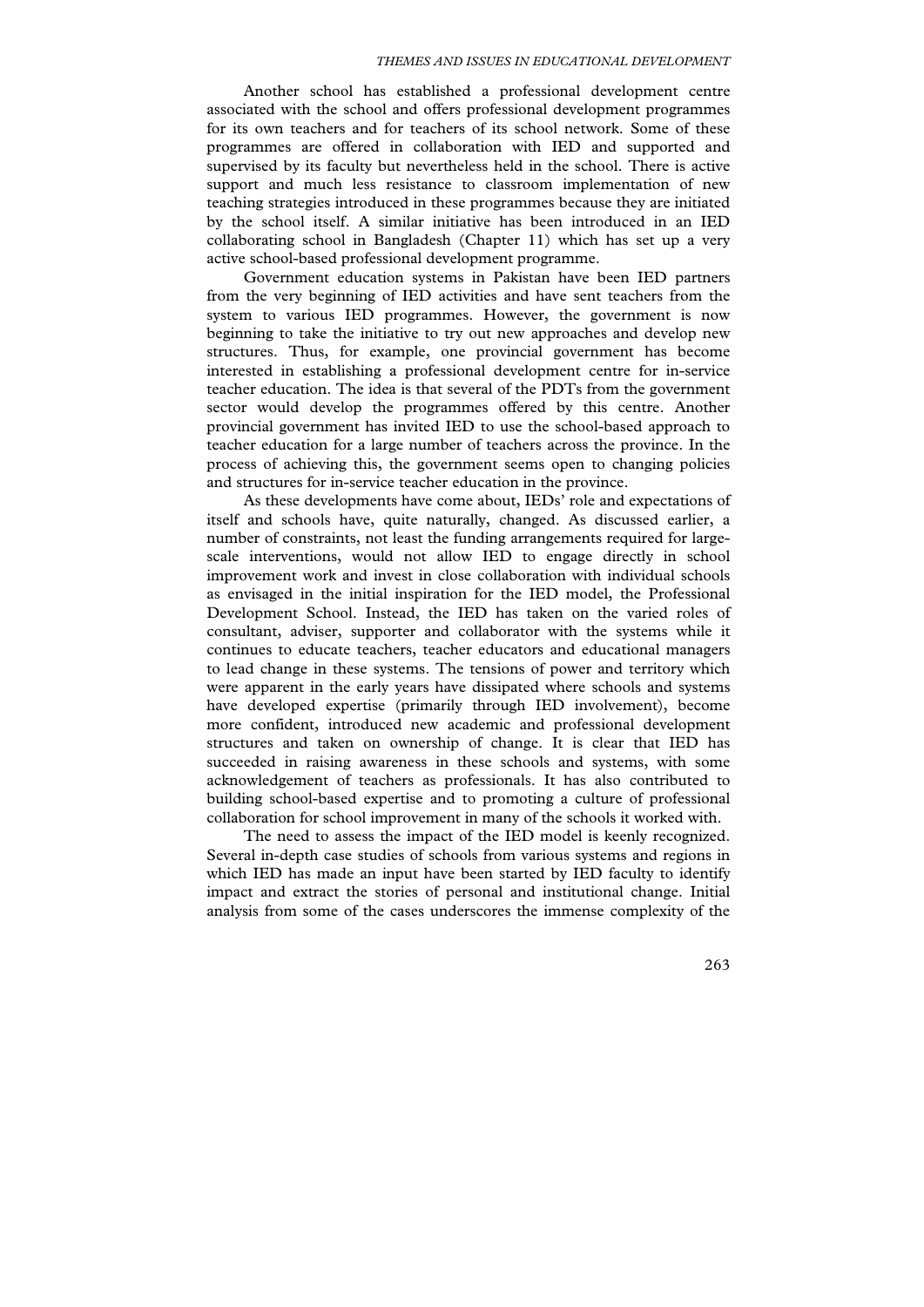process but also shows the possibilities. These studies of the IED model will add very significantly to our knowledge about the nature and process of partnership and change in schools and school systems and add to the rather limited literature on school improvement and change in developing countries. In doing so, it will also contribute to the theory of educational change which is at the moment primarily based on the experience and evidence in the context of the western countries.

# **Note**

[1] Since these times, the IED has grown to encompass a second PDC in the Northern Areas of Pakistan, a third in Chiltral in the North West Frontier province of Pakistan, and a fourth in Eastern Africa. At the time of writing, a fourth PDC in central Asia is in the planning phase, as is a second IED in Dar es Salaam, East Africa.

#### **References**

- AKU-IED (1991) *A Proposal of the AKU Board of Trustees*. Unpublished first Task Force report. Karachi@AKU-IED.
- Atkinson, S. (1994) Rethinking the Principles and Practice of Action Research: the tensions for the teacher-researcher, *Educational Action Research*, 2(3), pp. 383-399.
- Bickel, W., Stanley, D., Johnston, J., Lemahieu, P., Saltrick, D. & Young, J. (1987) Clinical Teachers at the Schenley Teacher Centre: Teacher Professionalism and Educational Reform, *Journal of Staff Development*, 8(2).
- Brown, S. & McIntyre, D. (1993) *Making Sense of Teaching*. Buckingham: Open University Press.
- Calderhead, J. (1987) *Exploring Teachers' Thinking*. London: Cassell.
- Calderhead, J. & Shorrock, S.B. (1997) *Understanding Teacher Education*. London: Falmer Press.
- Carr, W. & Kemmis, S. (1986) *Becoming Critical: education, knowledge and action research*. London: Falmer Press.
- Clark, C.M. & Peterson, P.L. (1986) Teacher's Thought Processes, in M. Wittrock (Ed.) *Handbook of Research on Teaching*, pp. 255-296, New York: Macmillan.
- Cooney, T.J. (1984) The Contribution of Theory to Mathematics Teacher Education, in H.G. Steiner (Ed.) *Theory of Mathematics Education (TME*). Bielefeld: Universität Bielefeld, IDM.
- Dallmer, D. (2004) Collaborative Relationships in Teacher Education: a personal narrative of conflicting roles, *Curriculum Inquiry*, 34(1), pp. 29-46.
- Darling-Hammond, L. (Ed.) (1994) *Professional Development Schools: Schools for Developing a Profession*. New York: Teachers College Press.
- Darling-Hammond, L. (2000) How Teacher Education Matters, *Journal of Teacher Education*, 51(3), pp. 166-173.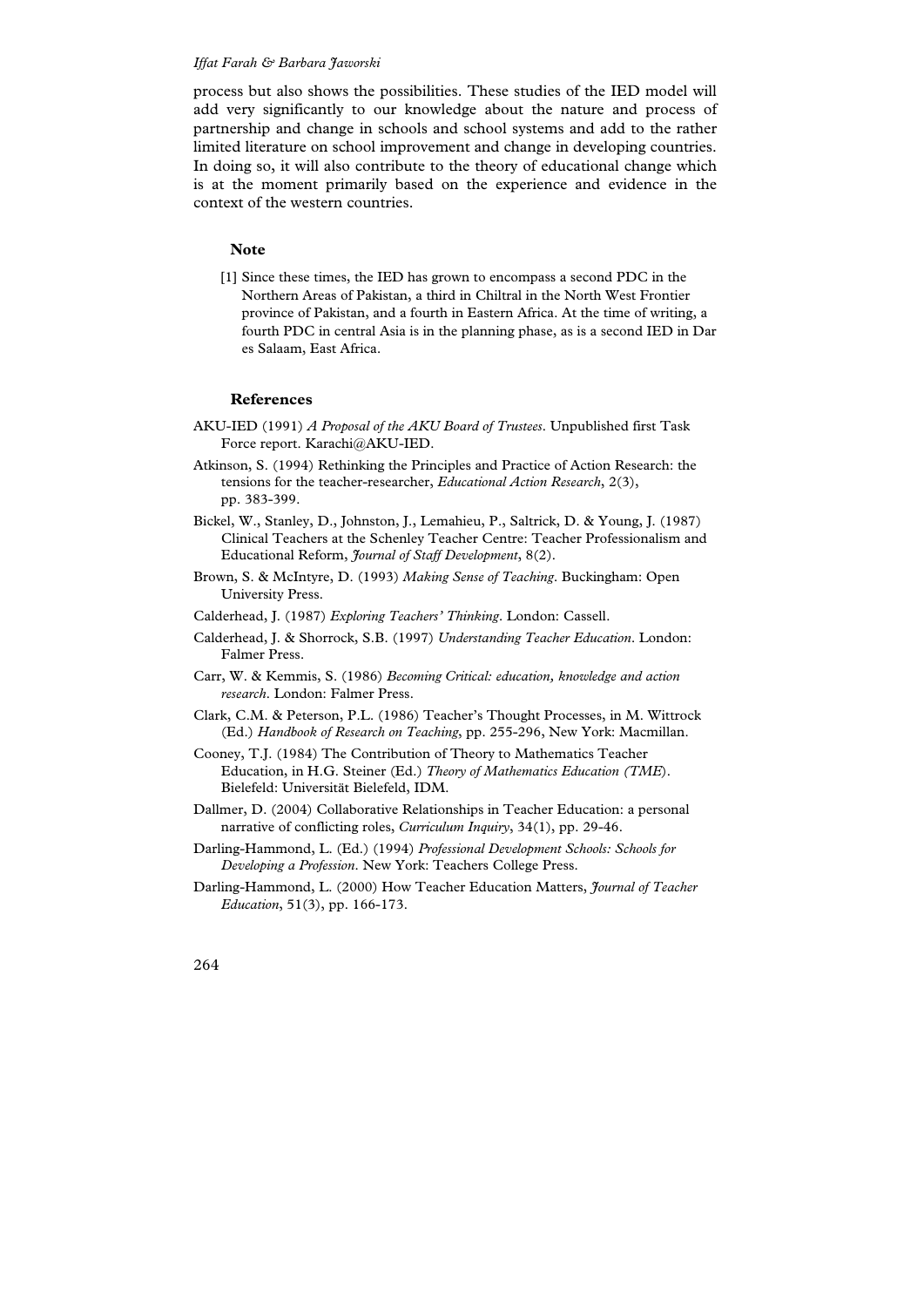Dewey, J. (1933) *How We Think.* London: D.C. Heath.

Elbaz, F. (1990) Knowledge and Discourse: the evolution of research on teacher thinking, in C. Day, M. Pope & P. Denicolo (Eds) *Insights into Teachers' Thinking and Practice.* London: Falmer Press.

Engeström, Y. (1998) Reorganising the Motivational Sphere of Classroom Culture: an activity-theoretical analysis of planning in a teacher team, in F. Seeger, J. Voigt & U. Waschesio (Eds) *The Culture of the Mathematics Classroom.* Cambridge: Cambridge University Press.

- Eraut, M. (1994) *Developing Professional Knowledge and Competence*. London: Falmer Press.
- Eraut, M. (1995) Schön Shock: a case for reframing reflection-in-action?, *Teachers and Teaching: Theory and Practice*, 1(1), pp. 19-22.
- Feiman-Nemser, S. (1983) Learning to Teach, in L. Shulman & G. Sykes (Eds) *Handbook of Teaching and Policy*, pp.150-170. New York: Longman.
- Goodlad, J.I. (1990) *Teachers for Our Nation's Schools*. San Francisco: Jossey-Bass.
- Goodlad, J.I. & Sirotnik, K.A. (Eds) (1988) *School-University Partnerships in Action: concepts, cases and concerns.* New York: Teachers College Press.
- Ginsberg, R. & Rhodes, L.K. (2003) University Faculty in Partner Schools, *Journal of Teacher Education*, 54(2), pp. 150-162.
- Hagger, H. & McIntyre, D. (2000) What Can Research Tell Us about Teacher Education? *Oxford Review of Education*, 26(3&4), pp. 483-494.
- Halai, A. (1998) Mentor, Mentee, and Mathematics: a story of professional development, *Journal of Mathematics Teacher Education*, 1(3), pp. 295-315.
- Halai, A. (2002) Mentoring In-service Teacher: issues of role diversity*.* Paper presented at the School Improvement Conference, Uganda, November.
- Hamilton, M.L. (1998) *Reconceptualising Teaching Practice: self study in teacher education.* London: Falmer Press.
- Holmes Group (1986) *Tomorrow's Teachers: a report of the Holmes Group.* East Lansing, MI: Holmes Group, Inc.
- Jaworski, B. (1994) *Investigating Mathematics Teaching: a constructivist enquiry*. London: Falmer Press.
- Jaworski, B. (1998) Mathematics teacher research: process practice and the development of teaching, *Journal of Mathematics Teacher Education*, 1(1), pp. 3-31.
- Jaworski, B. & Gellert, U. (2003) Educating New Mathematics Teachers: integrating theory and practice, and the role of practising teachers, in A.J. Bishop, M.A. Clements, C. Keitel, J. Kilpatrick, & F.K.S. Leung (Eds) *Second International Handbook of Mathematics Education.* Dordrecht: Kluwer.
- Kemmis, S. (1985) Action Research and the Politics of Reflection, in D. Boud, R. Keogh & D. Walker (Eds) *Reflection: turning experience into learning.* London: Kogan Page.
- Mason, J. (2001) *Researching Your Own Classroom Practice: from noticing to reflection*. London: Routledge Falmer.